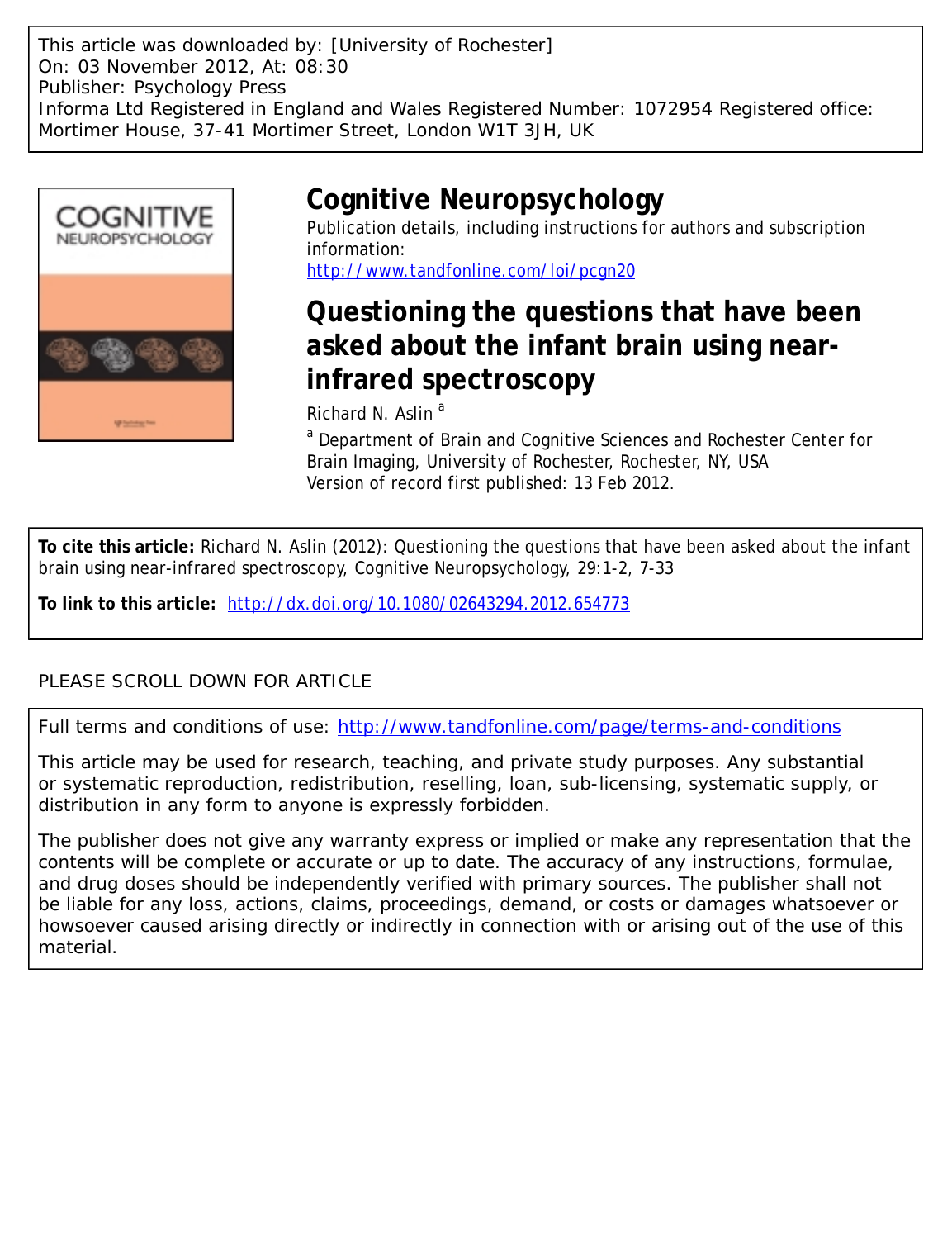# Questioning the questions that have been asked about the infant brain using near-infrared spectroscopy

Richard N. Aslin

Department of Brain and Cognitive Sciences and Rochester Center for Brain Imaging, University of Rochester, Rochester, NY, USA

Near-infrared spectroscopy (NIRS) is a noninvasive diffuse optical-imaging technique that can measure local metabolic demand in the surface of the cortex due to differential absorption of light by oxygenated and deoxygenated blood. Over the past decade, NIRS has become increasingly used as a complement to other neuroimaging techniques, such as electroencephalography (EEG), magnetoencephalography (MEG), and functional magnetic resonance imaging (fMRI), particularly in paediatric populations who cannot easily be tested using fMRI and MEG. In this review of empirical findings from human infants, ranging in age from birth to 12 months of age, a number of interpretive concerns are raised about what can be concluded from NIRS data. In addition, inconsistencies across studies are highlighted, and strategies are proposed for enhancing the reliability of NIRS data gathered from infants. Finally, a variety of new and promising advances in NIRS techniques are highlighted.

Keywords: Infancy; Brain imaging; Near-infrared spectroscopy.

"Shedding light" on a scientific question took on new meaning when it was discovered (Jobsis, 1977) that near-infrared light could (literally) be pumped through the skull, and a small fraction of that light that returned through the skull was modulated by the underlying brain haemodynamics. Thus, just like functional magnetic resonance imaging (fMRI), near-infrared spectroscopy (NIRS) provides an indirect measure of neural activity because of the correlation between blood oxygenation and local metabolic demand.

Over 20 years after this discovery, and 10 years after fMRI entered the mainstream in the field of cognitive neuroscience, developmental psychologists became excited about the potential of NIRS to complement fMRI in studies of the infant brain.<sup>1</sup> Seeking a complement to fMRI was a natural response to the enormous technical problems

 $\circled{c}$  2012 Psychology Press, an imprint of the Taylor & Francis Group, an Informa business 7 http://www.psypress.com/cogneuropsychology http://dx.doi.org/10.1080/02643294.2012.654773

Correspondence should be addressed to Richard N. Aslin, Department of Brain and Cognitive Sciences, Meliora Hall, River Campus, University of Rochester, Rochester, NY 14627, USA. (E-mail: aslin@cvs.rochester.edu).

Preparation of this article was supported in part by grants from NIH (HD-37082) and the McDonnell Foundation (220020096) to the author, and from NSF (CBET-0931687) to Andrew Berger. Helpful comments on an earlier draft were provided by Andrew Berger, Mohinish Shukla, and two anonymous reviewers.

<sup>&</sup>lt;sup>1</sup>Direct measures of neural activity from surface electrodes on the scalp have been used with infants since the 1960s, but that voluminous literature is beyond the scope of the present review.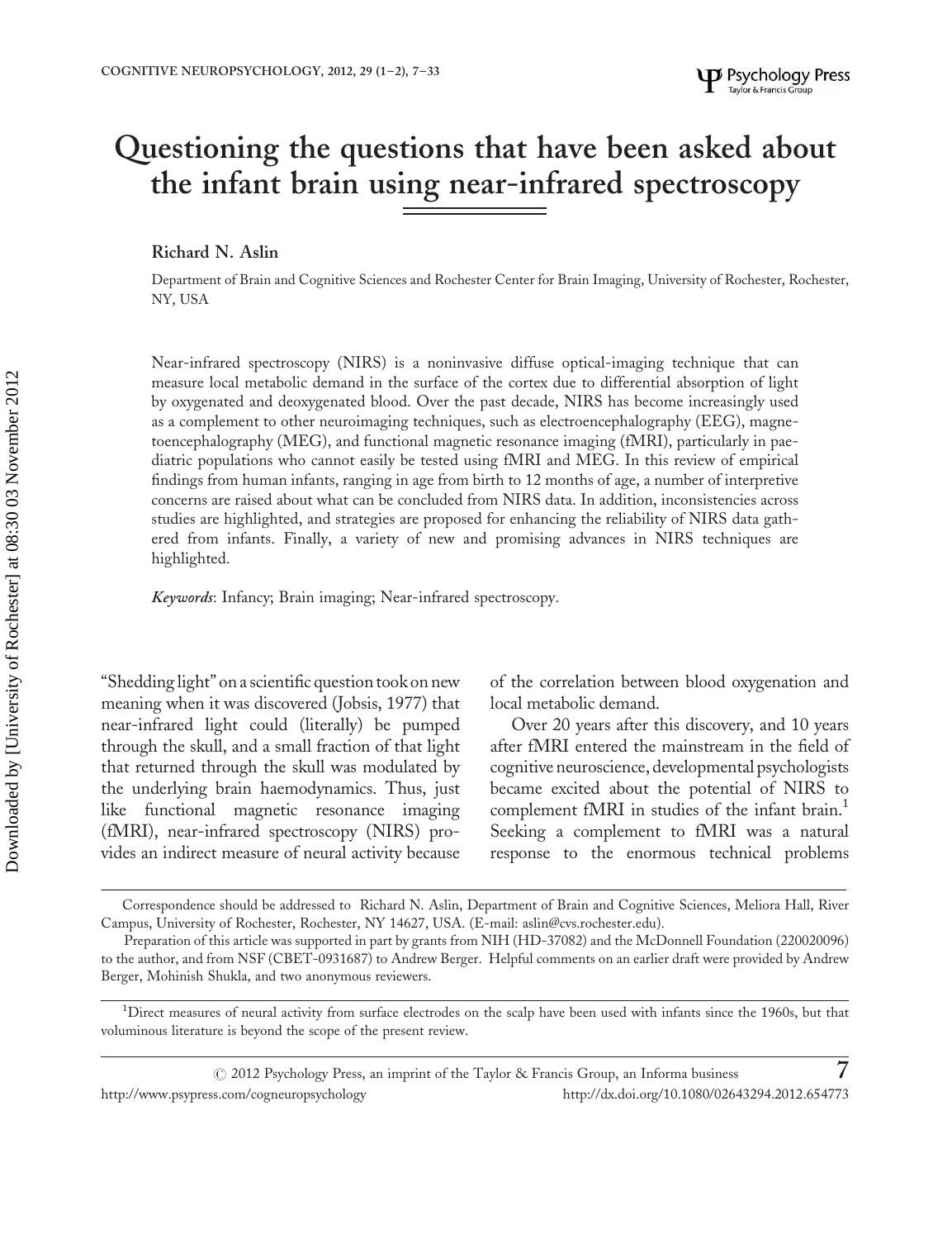associated with gathering fMRI data from infants. Despite a small number of heroic efforts to use fMRI with infants (Anderson et al., 2001; Blasi et al., 2011; Dehaene-Lambertz, Dehaene, & Hertz-Pannier, 2002), it is now clear that the requirements of fMRI (unless the infant is asleep) are exceptionally limiting. The most daunting hurdle is the need for rigid head stabilization, although both safety concerns (radio frequency, RF, gradients and acoustic noise) and the cost of a scanner (even at typical hourly rates) render fMRI with infants a method suitable for only a handful of research centres.

In contrast, NIRS does not demand rigid head stabilization, as the optical fibres are embedded in a "cap" attached to the infant's head (see Figure 1, left), and there are no safety concerns beyond limiting the laser powers to readily acceptable levels. In addition, the cost of a NIRS system is about one tenth of a 3-T magnetic resonance (MR) system. NIRS is not without its own limitations, however. Spatial resolution is approximately 1 cm<sup>2</sup>, and the primary target of sampling from the brain is the surface of the cortex (see Figure 1, right). Deeper brain structures are not accessible because the detection of photons that travel further distances from the optical emitters would require laser-light intensities that damage brain tissue. Finally, in contrast to an fMRI voxel, which is typically a  $3-4$ -mm cube, NIRS gathers data from a less precisely defined 3D volume that is captured by a 2D array of emitter –detector pairs. That is, several layers of tissue, including skin, skull, surface vasculature, and grey matter, are collapsed into the 2D samples.

Given this very brief background about what NIRS is and generally how it works with infants (see extensive reviews by Gervain et al., 2011; Hespos, Ferry, Cannistraci, Gore, & Park, 2009; Lloyd-Fox, Blasi, & Elwell, 2010), we now consider how NIRS has been used to address questions in the field of developmental cognitive neuroscience. Our focus here is on what kinds of conclusions about brain function and cognitive development have been reached by investigators using NIRS, as well as what kinds of conclusions could be drawn from NIRS data even under ideal circumstances. The overall goal is to push the field to go beyond rudimentary (largely confirmatory) demonstrations of neural activity to test specific hypotheses about neural organization during development.

### Questions typically asked

The most basic question one could ask about a new method, especially a method applied to human infants, is whether it provides a reliable measure of neural activity. Consider the example of electroencephalography (EEG) activity and the averaging of evoked responses to a particular stimulus over repeated trials. This event-related potential (ERP) can be sampled from one electrode location



Figure 1. Left: Infant wearing a cap holding an array of 9 optical fibres to gather data from 12 near-infrared spectroscopy (NIRS) channels over the left temporal cortex. Right: Schematic of a NIRS channel, showing the input and output optical fibres and the banana-shaped pathway of photons that dip into the grey matter of the brain after passing through superficial layers of skin, skull, and surface vasculature. To view a colour version of this figure, please see the online issue of the Journal.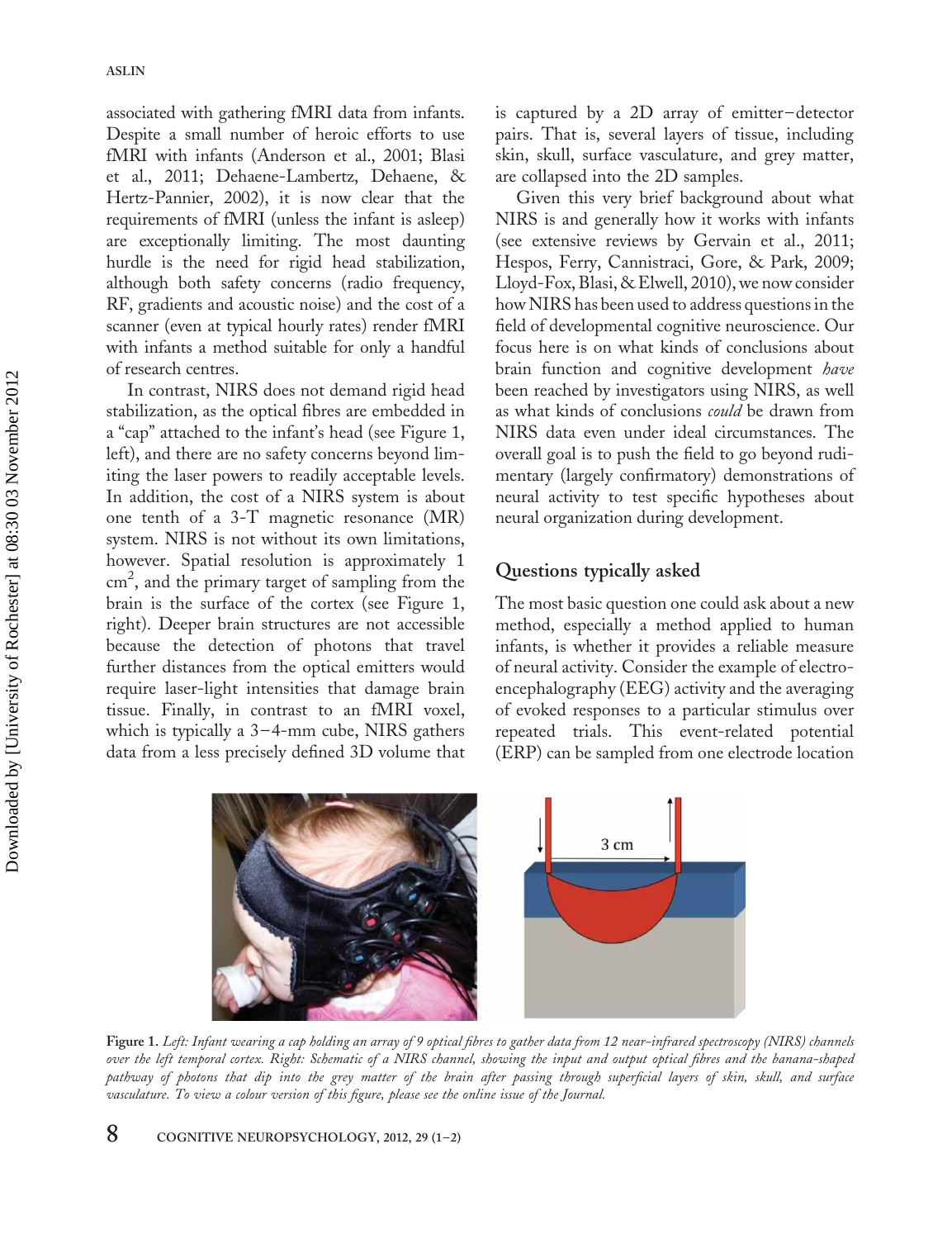on the scalp or from over 100 such electrode locations. Given uncertainty about where in the brain these ERPs originate, it would not be terribly informative to record from a single channel. Such an ERP would reveal only that some aspect of the sensory information contained in the stimulus, or some aspect of the processing of that information by one or more brain regions, was sufficient to generate an ERP that differed from a no-stimulus baseline.

The situation with NIRS is a bit less ambiguous because the origin of the haemodynamic signal must reside in brain regions proximal to the emitter – detector pair that defines a channel. However, just like a single-channel ERP response that is above a no-stimulus baseline, a reliable activation in a single NIRS channel is not very informative, particularly because the number of stimulus events typically presented to infants in a NIRS study is an order of magnitude fewer than the number presented in an ERP study. This is the natural outcome of the fact that blocked and event-related NIRS designs are sampling a sluggish haemodynamic response over many seconds, whereas ERP events can be repeated at rates up to 10 Hz. Moreover, because the NIRS signal contains both deep (brain-level) and surface (non-brain-level) activations, it is quite possible to obtain a NIRS activation that is no more specific than a change in heart rate or systemic blood oxygenation correlated with respiration. This is particularly likely in NIRS because of the relatively large magnitude of haemodynamic signals in the surface vasculature, an artefact not present in fMRI.<sup>2</sup> Thus, unless some NIRS channels show a response above a no-stimulus baseline, and other channels do not (or show less of a response), it is not clear that a response from a single NIRS channel provides any brain-specific information.

Here is what I mean by *brain-specific*. We know from behavioural methods that infants respond differently to stimuli that vary along a variety of

dimensions—some well defined such as intensity, and others less well defined such as "face-like". If a single NIRS channel shows reliable activation (i.e., above a no-stimulus baseline) to a face stimulus and no reliable (or less) activation to a nonface stimulus, it is seductive to conclude that this NIRS channel is sampling a region of the brain that processes faces. The problem with this conclusion is that face stimuli elicit increases in a variety of other psychological processes that are not face-specific, such as attention and arousal. Because these nonspecific responses are the *outcome* of processing a face stimulus, and because we have no measure of attention or arousal independent of the face and nonface stimuli presented to the infant, it is unclear whether activation in a single NIRS channel is face-specific or a general index of attention or arousal.

Given the need to demonstrate at least some degree of channel-specific (i.e., regional) selectivity to conclude that a given NIRS channel is stimulusspecific and not merely reflective of attention or arousal, multiple NIRS channels provide an obvious way forward. To that end, NIRS studies have been conducted using 2 to over 100 channels, although the depth of the resultant NIRS signals is reduced if tightly packed channels have smaller emitter –detector separations on the infant's head. There are two rather obvious benefits, then, to the use of multiple NIRS channels: (a) to assess stimulus specificity, and (b) to assess regional selectivity. Studies focusing on this second benefit typically assess the presence and degree of lateralization, particularly in the language domain (see reviews by Minagawa-Kawai, Cristia, & Dupoux, 2011; Obrig, Rossi, Telkemeyer, & Wartenburger, 2010), because of substantial lateralization of function in the adult brain. However, regional selectivity can be examined at a more fine-grained level than the two hemispheres, including any pair of NIRS channels. As we will see, conclusions about regional selectivity, in the limit, are not immune from interpretive difficulties.

<sup>&</sup>lt;sup>2</sup>Systemic vascular responses can be measured directly using a pulse oximeter, but recent evidence from adults suggests that regressing out these global responses only marginally improves the signal/noise of fMRI (Cooper, Gagnon, Goldenholz, Boas, & Greve, 2012).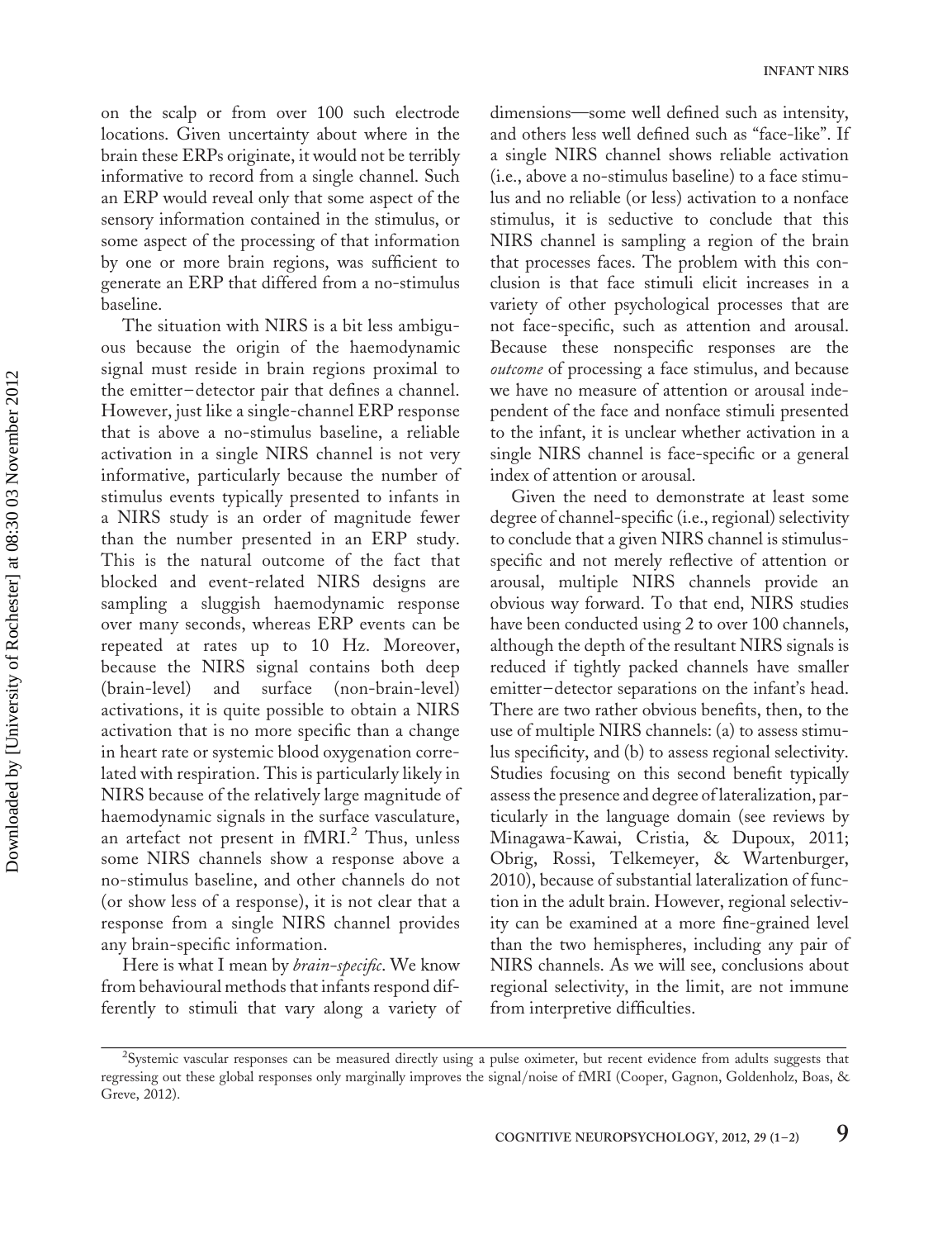#### Presence versus absence of a stimulus

In the early days of infant NIRS, it was exciting to see *any* evidence that the method worked. Meek et al. (1998) were the first to show a NIRS response over occipital cortex in awake 1- to 3 month-olds as they viewed the presence/absence of a flickering chequerboard in 10-s blocks. A separate group of infants tested with the same single NIRS channel over frontal cortex revealed no significant activations. Given this evidence of regional selectivity to visual stimulation, albeit in separate groups of infants, it is surprising that similar demonstrations are still being reported a decade later. Karen et al. (2008) presented a flickering LED stimulus versus darkness in 20-s blocks to neonates (1-week-olds) and reported significant activations in one or more of the 10 NIRS channels over occipital cortex, but no other cortical region was assessed to guard against nonselective regional activations.

One clear advantage of using visual stimuli is the presence of highly constrained anatomical pathways from the eye to the cortex, which, as we see in a later section, leads to a very specific prediction about the pattern of regional cortical activation. The auditory system is not so constrained anatomically, with substantial precortical overlap in the mapping of signals from the ears to the cortex. As a result, there is tremendous spread of activations elicited by auditory stimuli across diverse cortical regions. It is perhaps not surprising, therefore, that early infant NIRS studies reported activations that were highly variable. For example, Sakatani, Chen, Lichty, Zuo, and Wuang (1999) presented newborns with piano music versus silence while recording from a single NIRS channel over frontal cortex, and Zaramella et al. (2001) presented newborns with tone frequency-sweeps while recording from a single NIRS channel over right or left temporal cortex. Although reliable differences in activation between sound and silence were obtained, the absence of other (control) NIRS channels prevented an assessment of regional selectivity.

Moreover, in contrast to studies of visual stimuli, where at a minimum the infant's eyelids

must be open (i.e., quiet wakefulness), many auditory NIRS studies are conducted while the infant is asleep. There is some evidence to suggest that NIRS activations are less robust in newborns during periods of quiet sleep than during periods of quiet awake (Kotilahti et al., 2005). If so, then level of arousal could complicate interpretations of infant NIRS data in two ways. First, if arousal is low, then any regional differences may appear to be binary, with activation in one region and no activation in the other. However, as arousal increases, the gain of the "weaker" region may rise faster than the gain of the "stronger" region. As a result, what appears to be robust regional selectivity during periods of sleep may disappear during periods of wakefulness. Second, if infants at different ages are compared to ask whether activations change over postnatal development, then any age differences in arousal could contaminate what appear to be regional differences in stimulus specificity.

#### Assessments of stimulus specificity

It should be apparent from the previous section that simply recording from multiple NIRS channels is not a powerful way to assess stimulus specificity at a given channel location. The presence of a stimulus probably leads to changes in attention or arousal that could elicit different activations in some NIRS channels, and these activations could be nonspecific (i.e., systemic) but modulated by differences in the gain of the haemodynamic response at different channel locations. A more powerful design is to ask whether the same NIRS channel shows different levels of activation to variations along some stimulus dimension. If these stimulus variations can be assumed to avoid changes in arousal, then the differences in the gain of the haemodynamic response across channels is mitigated.

A canonical NIRS design consists of two blocks of stimuli (A and B) as well as a no-stimulus baseline. In a later section, we discuss the limitations of two-stimulus designs, but for the moment we focus on the power of such designs and how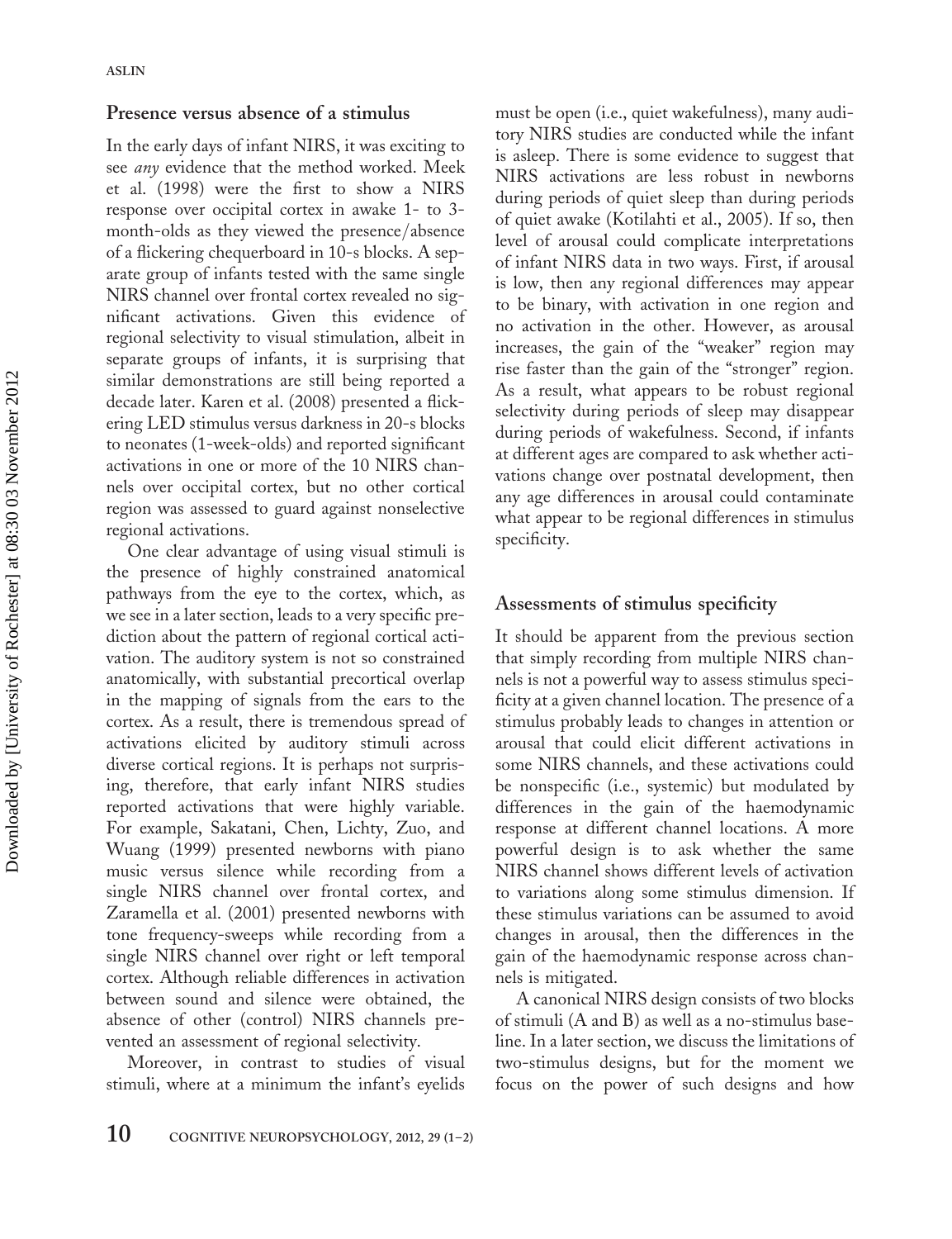INFANT NIRS

results should be (cautiously) interpreted. There are two general strategies employed in infant NIRS studies that utilize two-stimulus designs: (a) a hypothesis-driven prediction based on adult data, or (b) an exploratory search for stimulus specificity and/or regional selectivity. Both of these strategies have their limitations. For example, the hypothesis-driven strategy makes it seductive to conclude, when there is a correspondence between infants and adults in how certain classes of stimuli activate the two hemispheres, that there is similarity of processing by these lateralized brain regions across development. That is a risky inference because, as noted earlier, evidence of differential activation across NIRS channels can only be interpreted as support for specialization if the gain of every NIRS channel's haemodynamic response function (HRF) is the same. This assumption is made in fMRI studies to deal with a whole brain consisting of over 100,000 voxels, each of which is presumed to be minimally contaminated by systemic vascular responses and surface (nonbrain) vasculature. In NIRS studies with only two dozen or so channels, all of which are contaminated by surface vasculature, this uniform-gain assumption is extremely unlikely. Moreover, in fMRI, the HRF can be measured empirically by presenting adults with a very brief stimulus and recording the resultant response in a low-level sensory area of the cortex (see Boynton, Engel, Glover, & Heeger, 1996). Although in principle this same technique could be used to measure the HRF in single NIRS channels, this has only been estimated in one infant study using the Finite Impulse Response (FIR) method of Friston et al. (1995). Minagawa-Kawai, van der Lely, et al. (2011) concluded that the HRF of 4-month-olds, at least in temporal cortex, has the same shape as the adult HRF, but is delayed 2.8 s (see Figure 2).3 Because HRFs are likely to be different across brain regions, the mere presence of a lateralized response to the same stimulus is rather weak evidence of func-



Figure 2. Estimates of the haemodynamic response functions (HRFs) from the newborn temporal cortex (dashed line  $=$  adult HRF from functional magnetic resonance imaging, fMRI). Hb = haemoglobin. From "Optical Brain Imaging Reveals General Auditory and Language-Specific Processing in Early Infant Development", by Y. Minagawa-Kawai, H. van der Lely, et al., 2011, Cerebral Cortex, 21, pp. 254–261. Copyright 2011 by permission of Oxford University Press. To view a colour version of this figure, please see the online issue of the Journal.

tional brain lateralization, unless it is accompanied by variations in stimulus specificity. Despite these limitations, the hypothesis-driven strategy is preferable because of the multiple-comparison problem. As we see later, when many NIRS activations are compared to chance, it is essential to rule out false positives, and statistical corrections for multiple comparisons have not always been conducted appropriately.

The exploratory-search strategy is much more common in the infant NIRS literature. This is the natural outcome of knowing less about what to predict, especially since the infant brain may not be organized in the same way, or with the same specificity, as the adult brain. As a result, most of the infant NIRS literature consists of studies that conform to the following logic. First, activations are gathered simultaneously from many NIRS channels (e.g., 24) located over two or more regions of the cortex. Second, each

 $^3$ Note that this delayed HRF in infants could be the result, at least in part, of the contaminating effects of surface vascular signals. Minagawa-Kawai, van der Lely, et al. (2011) did not measure the adult HRF with NIRS to make a direct comparison with infants.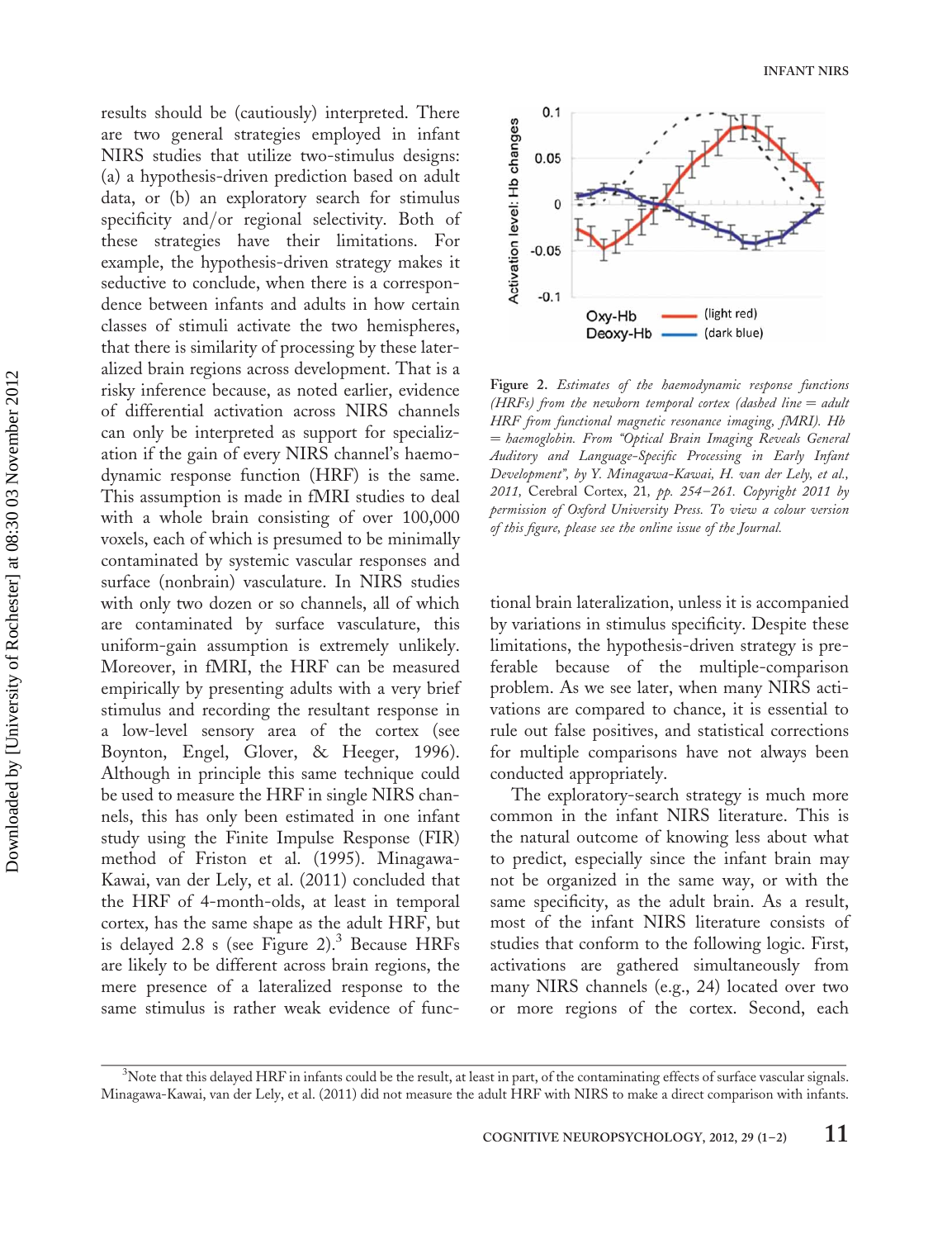infant is presented with two stimulus conditions (and a no-stimulus baseline). Third, activations in each channel are compared across stimulus conditions, and often clusters of channels are averaged to create regions of interest (ROIs). Fourth, significant differences present in individual channels or ROIs are interpreted as evidence of stimulus specificity and/or regional selectivity, often with reference to (a) prior behavioural or ERP studies of infants, (b) behavioural, ERP, and fMRI studies of adults, or (c) studies of animals (outside the language domain). This fourth and final step is the most problematic because the "explanation" of the obtained differences in NIRS activations is made post hoc.

### Exploratory-search NIRS studies: Audition

The vast majority of infant NIRS studies have investigated activations elicited by auditory stimuli, largely because these studies have been conducted with sleeping newborns, thereby reducing movement artefacts. However, there have been several studies of activations to visual stimuli, including simple chequerboards like those used by Meek et al. (1998), complex objects varying along various dimensions, and "social" events such as facial expressions. There is even a recent study of newborns' differential response to the olfactory stimulus of their mother's breast milk compared to artificial (formula) milk (Aoyama et al., 2010). They reported greater activation over orbitofrontal cortex (implicated in odour perception by adults) to mother's milk than to formula milk. This study is illustrative of several limitations discussed earlier. For example, there were only two NIRS channels (right and left orbitofrontal locations), with no comparison channels to assess regional selectivity. Thus, the differential activation to the two odour stimuli could be an arousal effect and not a brain-specific effect (as previously defined).

The first study to deal effectively with the stimulus specificity and regional-selectivity issues for auditory stimuli was reported by Pena et al. (2003). They presented newborns with two types of speech stimuli (forward and backward sentences) as well as a no-stimulus control (baseline).

12 COGNITIVE NEUROPSYCHOLOGY, 2012, 29 (1 –2)

An array of 12 NIRS channels was positioned over the left temporal cortex and 12 channels over the right temporal cortex. Activations were greater to forward than to backward speech, but only over the left hemisphere. A more detailed analysis (see Figure 3), which defined two 6-channel ROIs above and below the Silvian fissure in each hemisphere, revealed that the left-hemisphere effect for forward versus backward speech was carried by the posterior ROI (i.e., below the Silvian fissure). Moreover, channel-by-channel comparisons between the two hemispheres showed that one channel in the left ventralanterior temporal cortex was differentially activated to forward versus backward speech.

These are important findings for two reasons. First, forward and backward speech have the same average spectrum and are matched in intensity. Thus, the activation difference between stimulus conditions cannot be a low-level effect of arousal. Second, the activation difference between stimulus conditions was regionally selective (i.e., posterior channels in the left hemisphere), arguing against a more complicated "outcome of arousal" effect. There are, however, some interpretative limitations. Although speech is preferentially processed in the left hemisphere of the adult brain (in both frontal and temporal areas), similar activations in newborns does not confirm that same underlying processing. It could be that pathways from primary auditory cortex (A1 is too small to measure in isolation using NIRS) radiate to higher level processing areas in the left temporal cortex for acoustic features that are "language relevant" and to the right temporal cortex for more general properties that are shared with language stimuli. And in fact two recent studies of newborns (Telkemeyer et al., 2009) and 3- and 6-month-olds (Telkemeyer et al., 2011) provide evidence of greater NIRS activations over right-hemisphere temporal cortex for slowly modulated acoustic events than for rapid events, which show bilateral activations (see also Minagawa-Kawai, Cristia, Vendelin, Cabrol, & Dupoux, 2011). Thus, cortical areas in infants that will develop language specializations in adults could be viewed as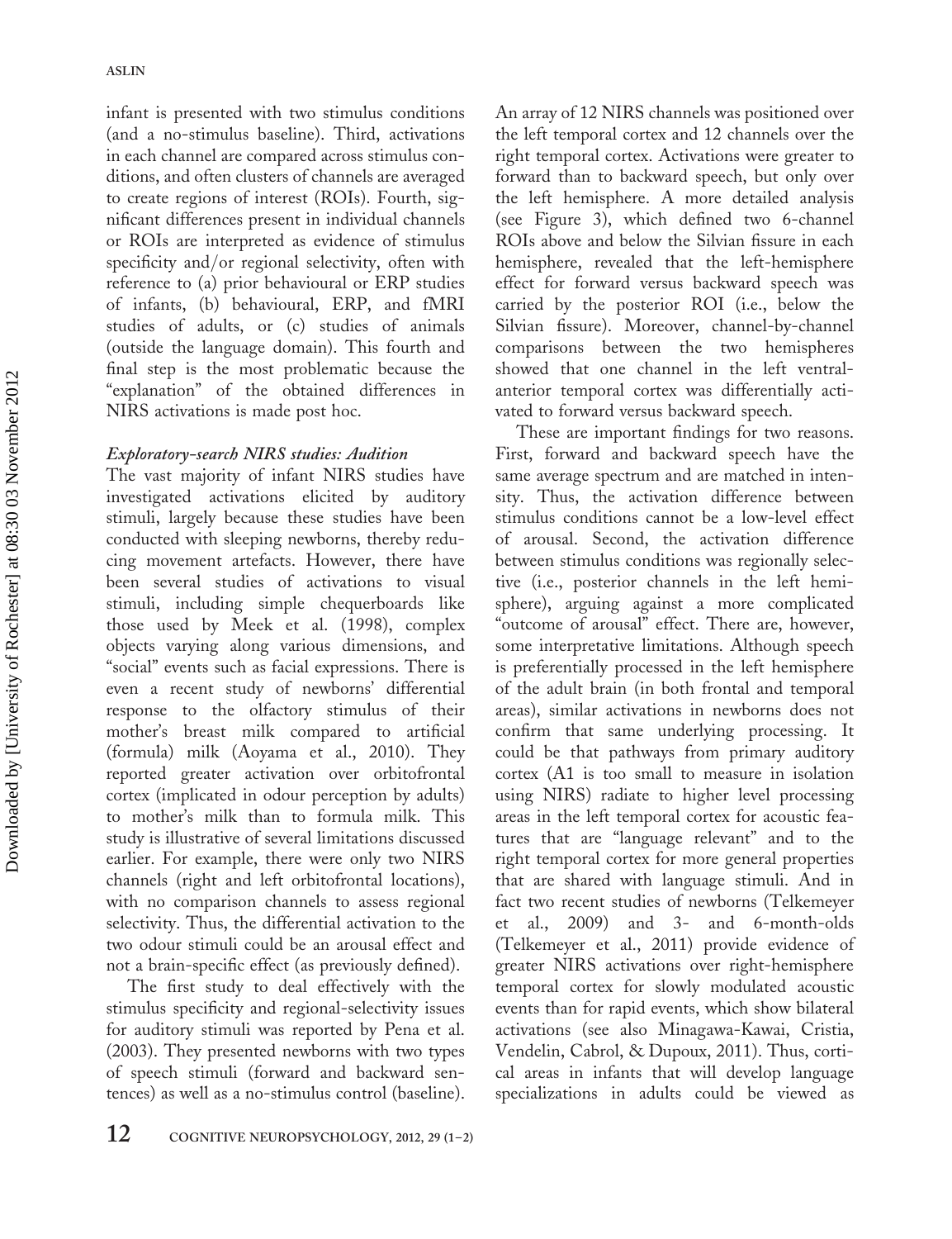

Figure 3. Data from Pena et al. (2003), showing 12 NIRS channels from the left and right temporal cortices. Each channel provided a measure of oxyhaemoglobin (red), deoxy (blue), and total (green) to forward versus backward speech. Dashed area in each hemisphere indicates targeted region of interest (ROI; posterior temporal). From "Sounds and Silence: An Optical Topography Study of Language Recognition at Birth", by M. Pena et al., 2003, by Proceedings of the National Academy of Sciences of the USA, 100, pp. 11702-11705. Copyright 2003 by permission of National Academy of Sciences, USA. To view a colour version of this figure, please see the online issue of the Journal.

proto-areas rather than as fully homologous to the adult brain.

Another concern with Pena et al. (2003) is that alternative ROIs were not tested. It is certainly acceptable to collapse NIRS channels based on an anatomical landmark (like the Silvian fissure), but there are a large number of alternative landmarks and other ROIs that were not examined. The proper way to test the significance of any ROI is to conduct a Monte Carlo procedure in which all possible ROIs of size  $N$  are examined, including channels that are not spatially adjacent. Nevertheless, the Pena et al. (2003) study is a landmark in providing convincing evidence of both stimulus specificity and regional selectivity, unconfounded by low-level arousal effects.

A follow-up to the Pena et al. (2003) study asked whether newborns would respond differently to native versus non-native language stimuli when they were presented in forward versus backward conditions. In contrast to the infants in Italy who were presented with forward and backward Italian sentences, May, Byers-Heinlein, Gervain, and Werker (2011) presented infants in Canada with forward and backward sentences in English (their native language) and Tagalog (a foreign language). The same ROIs as those used by Pena et al. (above/below the Silvian fissure) revealed

no differences between activations for forward and backward speech in English, and no hemisphere differences, thereby failing to replicate the findings from Pena et al. for the infants' native language. However, May et al. low-pass filtered their sentences, whereas Pena et al. did not. Thus, the segmental information was masked but the prosodic information was not, perhaps rendering the acoustic differences between forward and backward speech less salient. The results from Tagalog showed greater activation to backward than to forward speech, a pattern opposite to what Pena et al. reported for the infants' native language. But again, with low-pass filtered speech, the very different prosody of Tagalog compared to English may have resulted in primary attention to the different prosody and not the different directions of the speech signals. Sato et al. (in press) did not use filtered speech and replicated Pena et al. in Japanese infants presented with Japanese forward and backward speech, but not when Japanese infants were presented with English forward and backward speech. Thus, familiarity with native-language speech may be a requirement for the differential findings using forward and backward speech in newborns.

Several studies extended the work of Pena et al. (2003) by contrasting two types of forward speech: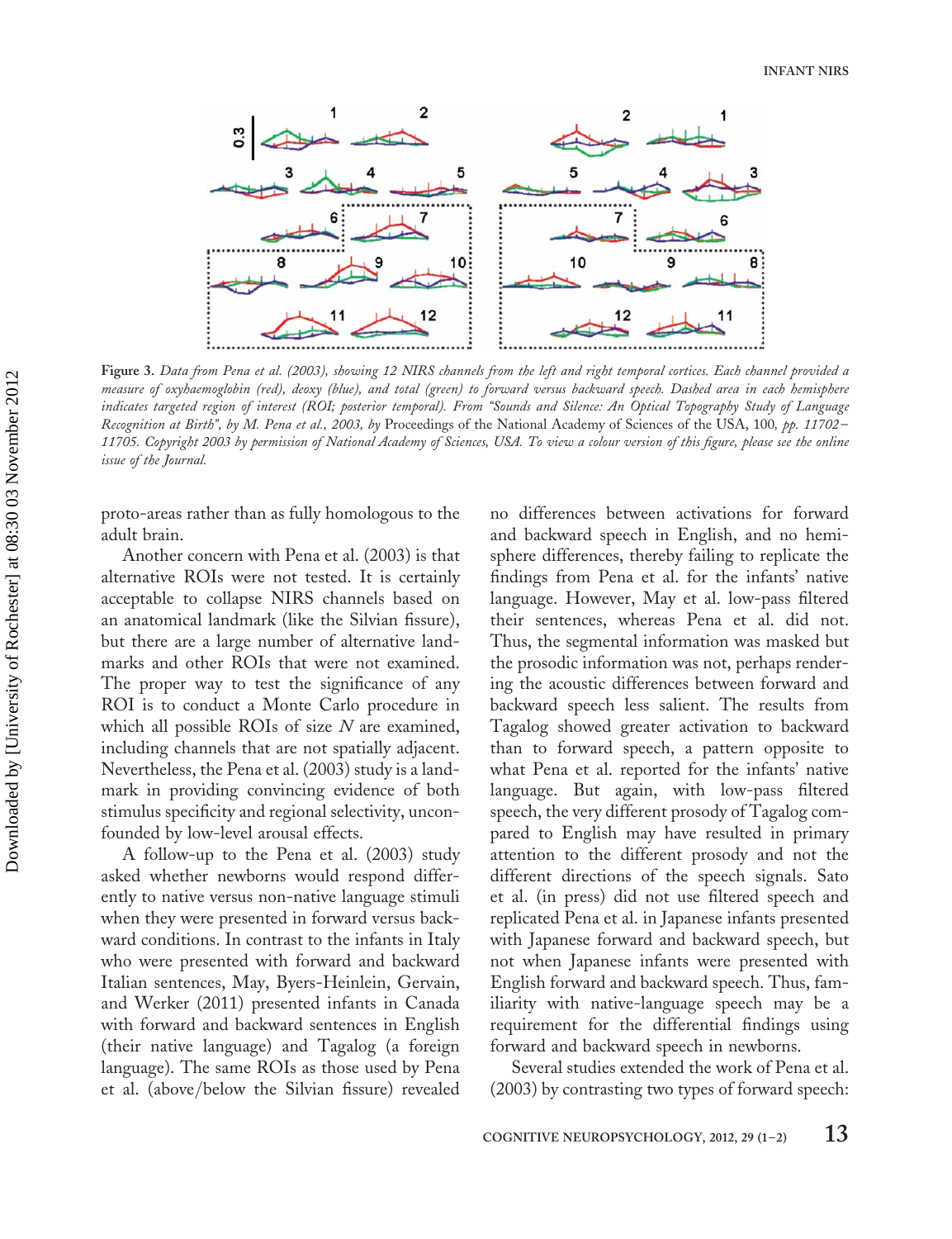normally intonated and monotone. Unfortunately, these studies have failed to clarify our understanding of how the infant brain processes speech stimuli because the pattern of results does not conform to a simple role for the two hemispheres. Saito et al. (2007) reported that newborns have a greater activation over frontal cortex to intonated than to monotone speech. However, the use of only a single NIRS channel renders these results subject to an arousal interpretation rather than a specific role for the frontal cortex in the processing of prosody.

Homae, Watanabe, Nakano, Asakawa, and Taga (2006) presented intonated and monotone speech to 3-month-olds and recorded 48 NIRS channels, 24 over the left-hemisphere temporalparietal areas and 24 over the right-hemisphere areas. Consistent with data from adults, which suggest that segmental (typically rapid) speech cues preferentially activate the left hemisphere, and prosodic (slow) speech cues preferentially activate the right hemisphere, they reported greater NIRS activation over the right hemisphere for intonated than for monotone speech.<sup>4</sup> An identical follow-up experiment with 10-month-olds (Homae, Watanabe, Nakano, & Taga, 2007) revealed exactly the opposite effect to that of the 3-month-olds: Right-hemisphere channels showed greater activation to monotone speech than to intonated speech. The problem here is not that these studies failed to demonstrate stimulus specificity or regional selectivity, but rather that the pattern of results across development does not conform to any simple prediction about what these NIRS activations mean.

Homae et al. (2007) went to great pains to offer a variety of plausible explanations for the flip in activations between 3 and 10 months of age. Perhaps the 10-month-olds have a greater expectation (via listening experience) to hear infant-directed speech, thereby sending a violation of expectation signal (from frontal cortex) to the right temporal cortex. Perhaps 10-montholds find it more difficult to process monotone speech and activate right-hemisphere temporal areas that are involved in processing intonation. Perhaps the right hemisphere is involved in processing the emotional content of speech signals, and the monotone stimulus triggers a negative emotional response. All of these hypotheses are plausible, but they are also unverifiable in these two experiments. And they highlight a problem that is not unique to these two particular NIRS studies. The problem is the linking hypothesis between the level of NIRS activation and the underlying (inferred) psychological process that the activation is presumed to measure. If a study can report statistically significant effects without a priori constraints on what interpretation will be given to those results, then researchers are simply making a post hoc story about what they think the results *could* mean. In later sections, I argue that we must move beyond these "just so" stories about our data and into a new regime where specific predictions, and their required linking hypotheses, are stated clearly before the data are collected. It is not clear what we learn from studies that compare two stimuli (speech and music) that differ on so many dimensions, making it nearly impossible to know what specific difference led to greater left-hemisphere activation for speech (e.g., Kotilahti et al., 2010). To be clear, this criticism is not unique to NIRS studies, to neuroimaging methods, or to studies of infants. Every dependent measure, whether behavioural, neural, or haemodynamic, provides the researcher with data that must be interpreted relative to some underlying assumptions about unobserved psychological processes (e.g., attention, learning, discrimination). The clearer the linking hypothesis between the data and the unobserved process, the more confidence we have in the interpretation. Behavioural and ERP studies of infants are not immune from these interpretative issues, nor are ERP or fMRI studies of adults.

<sup>4</sup> The statistical tests of hemisphere differences for the two stimulus conditions do not appear to have been corrected for multiple comparisons. However, even a conservative Bonferroni correction would render the most significant  $p$ -value of <.0005 equal to  $< 0.025$ .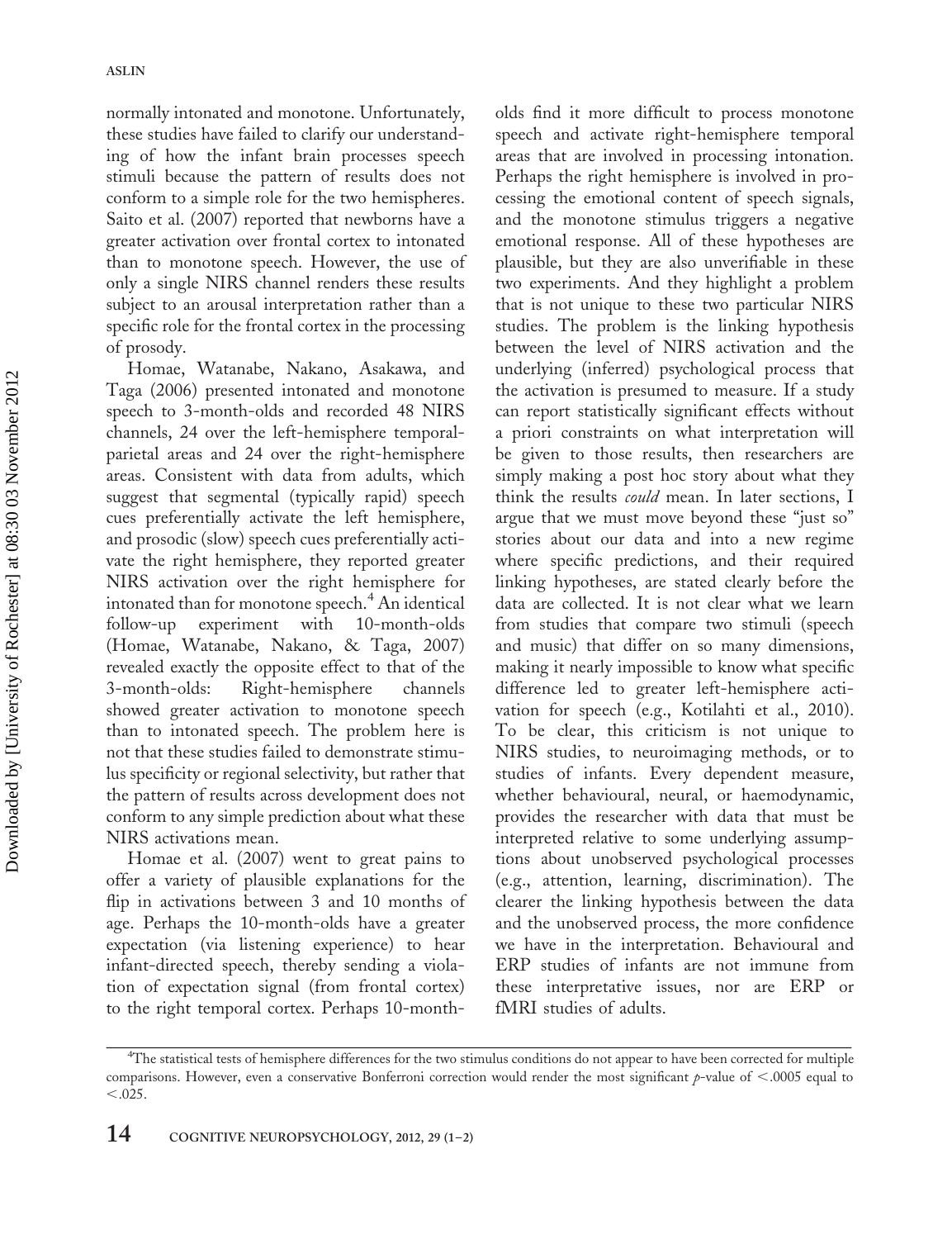#### Exploratory-search NIRS studies: Vision

The first follow-up to the Meek et al. (1998) study, using a large number of NIRS channels and the simultaneous recording of activations over targeted and control regions of cortex, was published by Taga, Asakawa, Maki, Konishi, and Koizumi (2003). Using 12 NIRS channels over occipital cortex and 12 (control) channels over frontal cortex, Taga et al. presented 2- to 4-month-olds with a flickering chequerboard. The design also moved from the lengthy stimulus blocks  $(10-20)$ s) used with auditory stimuli to 3-s stimuli and jittered interstimulus intervals as in event-related fMRI designs. The predicted pattern of results was that occipital but not frontal channels would show significant activations. Those expectations were confirmed, thereby replicating Meek et al. within individual infants. The Taga et al. study also highlighted an important methodological issue that must be dealt with when using visual stimuli rather than auditory stimuli. Because the infants were awake rather than asleep, there was a greater incidence of movement artefacts. These movements were exacerbated during the nostimulus (control) condition if no visual stimulus was available to maintain the infant's attention. Thus, a nontarget (i.e., minimally interesting) visual stimulus was presented during the control periods. This means that NIRS studies using visual stimuli are minimally comparing two conditions (target stimulus vs. control stimulus) and referencing both activations to a short prestimulus baseline.

The Taga et al. (2003) study provided compelling evidence for regional selectivity, but minimal evidence for stimulus specificity. A subsequent study by Watanabe, Homae, Nakano, and Taga (2008) recorded 48 NIRS channels over expanded occipital-parietal and fronto-prefrontal regions as 3-month-olds viewed a flickering chequerboard, a complex motion (mobile) stimulus, and a nontarget (dim fireworks) control. Consistent with expectations, a central region over occipital cortex showed reliable activations to both of the visual stimuli (chequerboard and mobile). However, the mobile stimulus showed a much more extensive pattern of activation across many

channels over lateral occipital, prefrontal, and frontal areas than did the chequerboard stimulus. And the chequerboard stimulus also activated a few channels in the prefrontal areas. There were no significant lateralization effects. Watanabe et al. controlled for multiple comparisons by using the false discovery rate (FDR) method that is also used in fMRI studies (Benjamini & Hochberg, 1995; see excellent review in Ashby, 2011).

Although Watanabe et al. (2008) provided evidence of stimulus specificity (chequerboard vs. mobile), in addition to replicating and extending the regional selectivity of Taga et al. (2003), the pattern of regional selectivity was complex and subject to a variety of post hoc interpretations. Perhaps the lateral-occipital cortex (LOC) activations to the mobile but not the chequerboard are reflective of similar "object" responses in adult fMRI studies. Perhaps the greater temporal activation in the mobile condition results from the pairing of sounds with all of the visual events, but with infants having a greater expectation that mobiles and sounds will be paired than chequerboards and sounds (due to experience with mobiles in their homes). But why would both the chequerboard and the mobile elicit activations in prefrontal cortex? Is this a region that is involved with stimulus comparison, temporal expectation, or some other psychological process? Again, there are many plausible but untested post hoc explanations of these effects that can only be resolved by future hypothesis-driven experiments.

There are two additional lines of NIRS research with infants that employ visual stimuli, and both of them ask questions about the neural correlates of high-level cognitive and social-cognitive events. The first line of research presents 6-month-olds with a variety of object-occlusion events. Consider a red ball that moves behind an occluding surface and reemerges on the opposite side of the box as an object with a different colour (green ball), a different shape (red cube), or a change in both colour and shape (green cube). Behavioural studies have shown that infants at this age are more attentive (surprised)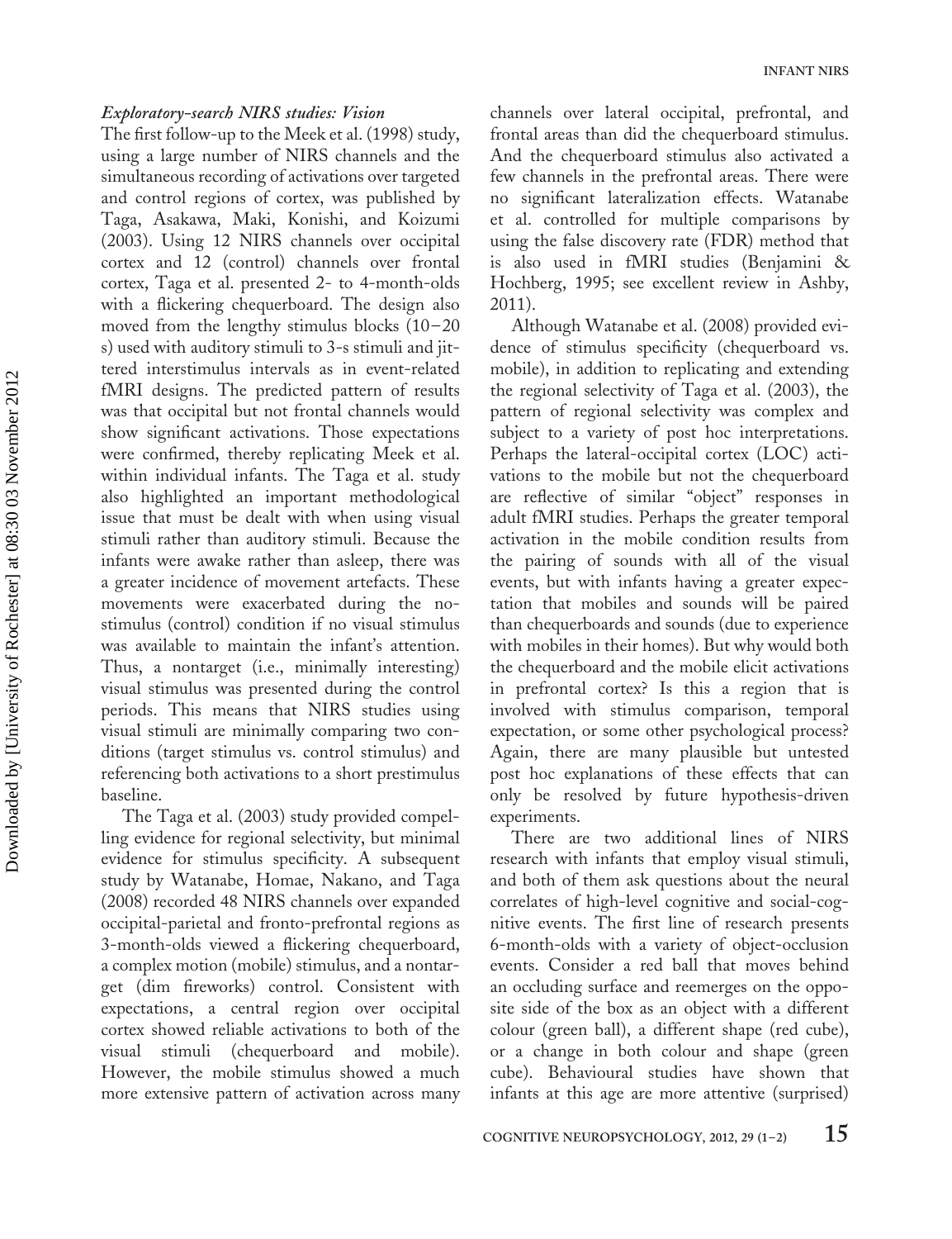by a change in the object during occlusion than by the absence of a change. However, this preference to attend longer to the change is more pronounced when the occluding surface is narrow than when it is wide. The explanation for this occluder-size effect is that a wide occluder could hide a second object that was hidden while the first object moved behind the occluder, whereas the narrow occluder could not accommodate both objects. Thus, the wide occluder event is "possible" whereas the narrow occluder event is "impossible".

Wilcox and colleagues have conducted a series of four experiments to assess NIRS activations during these occlusion events. In all studies, two NIRS channels are located over the occipital cortex and reveal activations that do not differ by stimulus condition. These results suggest that the events are equally complex at the level of early visual cortex. Two additional NIRS channels over left temporal cortex reveal no difference in activations to the possible and impossible events (Wilcox, Bortfeld, Woods, Wruck, & Boas, 2005), but significant differences if the object undergoes a shape or shape  $+$  colour change during occlusion (the colour change was marginally significant; Wilcox, Bortfeld, Woods, Wruck, & Boas, 2008). In addition, if the wide occluder (possible event) depicted the sudden jump of the object from one side to the other (rendering the event impossible), then this spatiotemporally impossible event elicited a temporal activation different from the control (possible) condition. Interestingly, possible events involving a change in shape + colour elicited activations in more anterior temporal regions than impossible events involving spatiotemporal discontinuities (Wilcox, Bortfeld, Woods, Wruck, Armstrong, & Boas, 2009). Finally, additional NIRS channels over parietal cortex revealed a complex pattern of temporal and parietal activations to changes in shape, colour, spatiotemporal discontinuity, and invisible spatial displacement events (occipital activations remained invariant across all stimulus conditions; Wilcox, Haslup, & Boas, 2010).

These four studies by Wilcox and colleagues involve many different levels of stimulus

processing that could reflect a variety of underlying cognitive mechanisms. Low-level visual stimulation associated with each visual display, such as changes in local luminance and contrast, is reflected in the occipital activations. However, the temporal and parietal activations could reflect object tracking, motion perception, change detection, violation of expectation, visual working memory, or other components of cognition. As with Homae et al. (2006, 2007) in the speech domain, and Watanabe et al. (2008) in the visual object domain, teasing apart these alternative hypotheses awaits future experiments that control (or manipulate) all but one alternative explanation.

The second line of research that examines NIRS responses to high-level visual events involves the presentation of stimuli that contain a social or social –cognitive component. Grossmann et al. (2008) presented 4-month-olds with dynamic facial events depicting either mutual gaze or averted gaze. Sixteen NIRS channels were recorded over prefrontal and temporal locations on each hemisphere. Two channels (one frontal and one posterior temporal), both in the right hemisphere, showed differential activations to the two gaze conditions.

Minagawa-Kawai et al. (2009) asked whether the infant's own mother is responded to differently than another infant's mother. Four NIRS channels were recorded over the frontal cortex of 12 month-olds, and results revealed greater activation to the infant's own mother's face, but only when the mother was smiling. The region showing the greatest mother – stranger effect was over the orbital-frontal cortex, which has been implicated in studies of positive emotional responses to social stimuli in adult fMRI studies.

Lloyd-Fox et al. (2009) presented 5-montholds with two dynamic visual events—a face with occluding hands playing the peek-a-boo game, and a rotating three-dimensional multipart object—as well as a low-salience visual baseline condition. Ten NIRS channels were collected from prefrontal-temporal-parietal locations on each hemisphere (20 channels total). Results showed greater activation to the dynamic face than to the dynamic nonface object in a subset of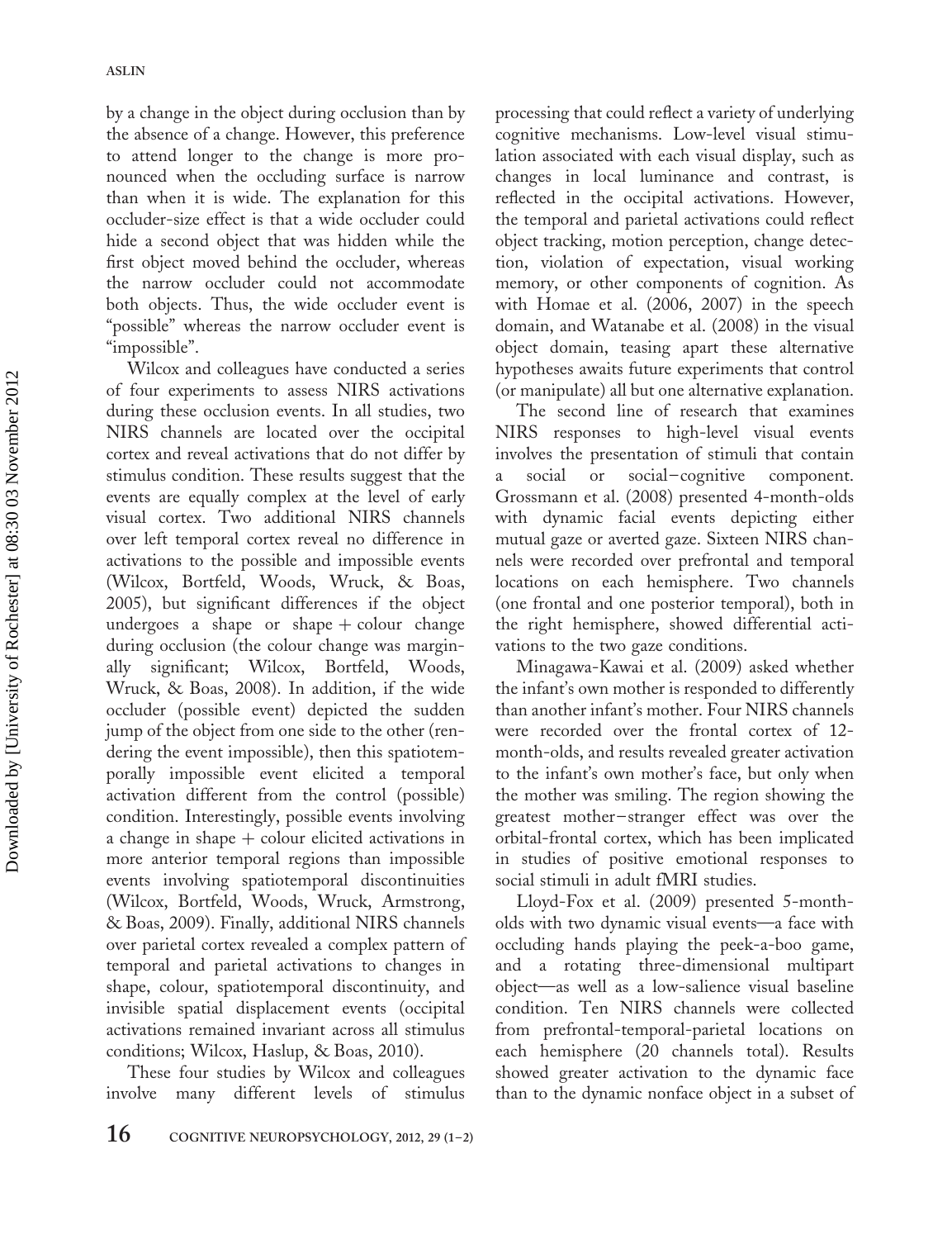temporal and prefrontal channels. Because one of these temporal channels corresponds to the superior temporal sulcus (STS), which is known to be activated by biological motion and dynamic social stimuli in adult fMRI studies, it is seductive to conclude that the infant brain is organized in a similar stimulus-specific manner. However, there are many differences between the dynamic face and nonface stimuli, including their patterns of motion. Thus, it is not possible to know for certain that the social nature of the face event is driving this effect in 5-month-olds. A follow-up experiment by Lloyd-Fox, Blasi, Everdell, Elwell, and Johnson (2011) contrasted three different dynamic face events (moving gaze, moving mouth, moving hand) with the same dynamic nonface comparison event. Again, 5-month-olds were tested with 10 NIRS channels over prefrontal-temporal-parietal locations in each hemisphere. Results indicated a gradient of activations bilaterally, with prefrontal regions dominated by the moving hand stimulus, prefrontal-temporal regions by the moving gaze stimulus, and middle temporal regions by the moving mouth stimulus. Thus, the face –nonface comparison in Lloyd-Fox et al. (2009) cannot be the simple result of the presence/absence of facial features, as all three conditions in Lloyd-Fox et al. (2011) contained facial features but elicited regionally specific responses.

#### Exploratory-search NIRS studies: Visual –auditory interactions

Another approach to the question of regional selectivity is to ask how NIRS activations are distributed over cortical areas known to be involved in particular sensory modalities. For example, the traditional view of primary sensory pathways is that they carry modality-specific information from the sensory receptors (e.g., retina for vision and cochlea for hearing) to the respective primary cortical areas (e.g., V1 for vision and A1 for hearing). If this separation of sensory information were present in the infant brain, then one would predict little or no cross-talk between modalityspecific activations.

Bortfeld, Wruck, and Boas (2007) located two NIRS channels over occipital cortex and two channels over left temporal cortex, while 5-month-olds were presented with visual stimuli on half the blocks and a combination of visual and auditory stimuli on the other blocks. The first prediction was that occipital channels would be activated in both conditions because a visual stimulus was present in each, and this prediction was confirmed. The second prediction was that temporal channels would only be activated in the visual  $+$  auditory condition and not in the visual-only condition. This prediction was partially supported—temporal channels were activated in the visual  $+$  auditory condition, but these same channels were *negatively* activated in the visual-only condition. This unexpected finding could be the result of "stealing" oxygenated blood from temporal areas when the visual-only stimulus was presented, or it could be the result of sluggish attentional switching from the multimodal to the unimodal conditions. In the absence of an auditory-only condition, these two possibilities remain unresolved.

Bortfeld, Fava, and Boas (2009) conducted a follow-up experiment with 6- to 9-month-olds who were presented with visual-only stimuli and visual + auditory stimuli, just as in Bortfeld et al. (2007). However, now NIRS channels were positioned over each hemisphere's temporal cortex, rather than over occipital and left-temporal cortices. Activations were reliable only over the left temporal channels in the visual + auditory condition. In contrast to Bortfeld et al. (2007), there was no significant negative activation over left temporal cortex in the visual-only condition. These results suggest that the left temporal cortex is specialized for speech processing and that there is minimal cross-talk between modalities.

Taga and Asakawa (2007) recorded 12 NIRS channels over each hemisphere's temporal cortex in 2- to 4-month-olds. Stimuli consisted of auditory (speech) and visual (flashing chequerboards), each of which was presented for 3 s, but out of phase with each other (interstimulus interval, ISI, 12 s for auditory, 15 s for visual). The auditory stimulus activated several temporal channels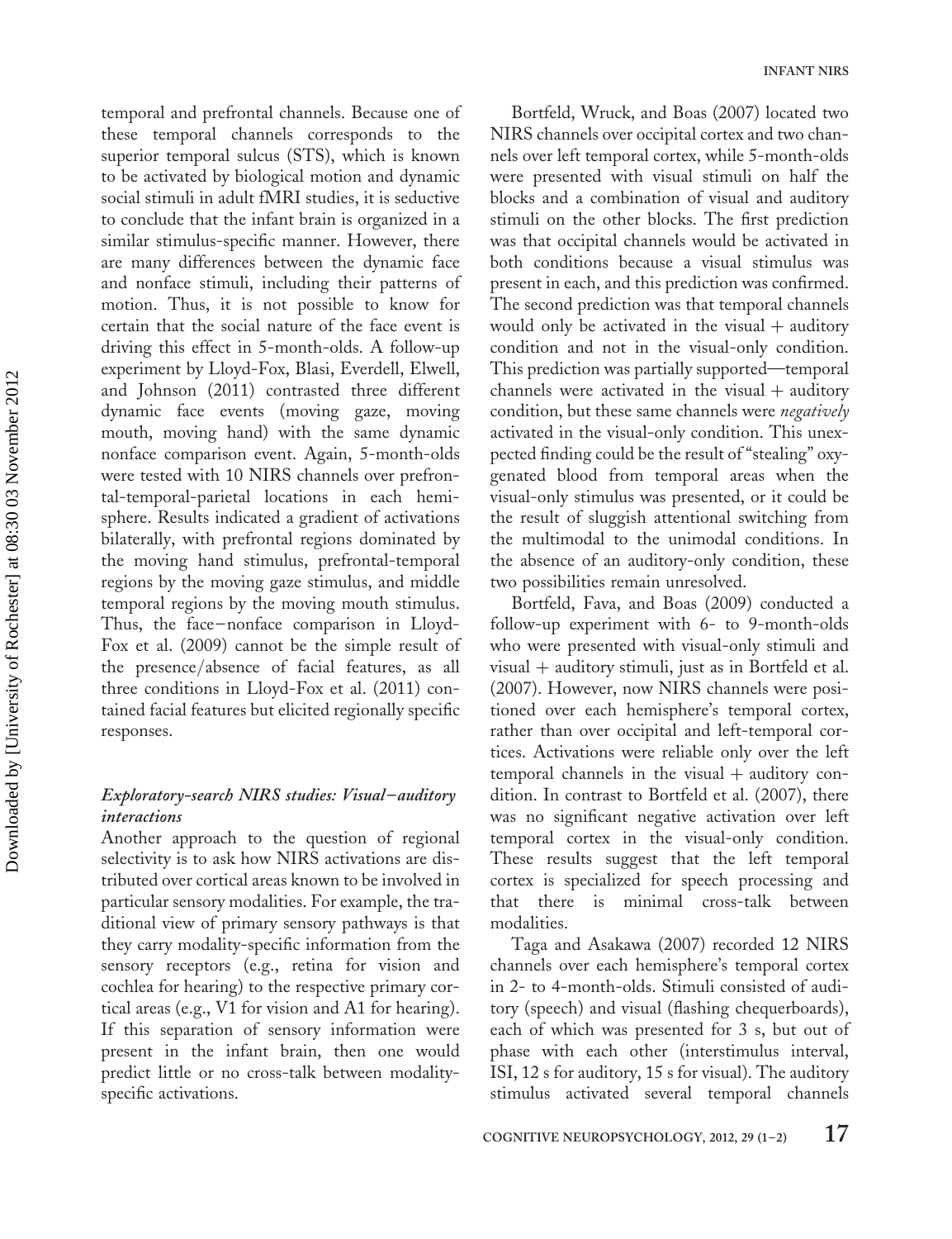bilaterally, but the visual stimulus activated none of the temporal channels (the FDR correction method was used to control for multiple comparisons). These results are somewhat different from Bortfeld et al. (2007) in that visual-only stimuli did not lead to a decrease in temporal activations. However, Taga and Asakawa used shorter stimulus durations (3 s vs. 20 s), tested younger infants  $(2-4$  months vs. 5 months), and did not present the auditory and visual stimuli synchronously.

One other study bears on the question of multimodal interaction, although it was not designed specifically for that purpose. As summarized earlier, Watanabe et al. (2008) presented 3 month-olds with two different visual stimuli (flickering chequerboard and dynamic mobile) and recorded NIRS activations over 48 channels in occipital-parietal and prefrontal-frontal areas. They presented a uniform auditory stimulus in synchrony with the onset of each visual stimulus (5-s duration; 10-s ISI). In a follow-up experiment, they increased the number of NIRS channels from 48 to 60 and focused their coverage on temporal and occipital cortex. Results indicated that both the occipital and temporal cortices, bilaterally, were activated by the combined visual + auditory stimuli, and that the two visual stimuli  $(chequerboard + sound and mobile + sound)$ elicited equivalent activations in both left and right hemispheres.

#### Hypothesis-driven NIRS studies

The majority of infant NIRS studies employ an exploratory strategy of gathering activations from multiple channels elicited by the presentation of two or more stimuli. The goal is to determine whether there are *differential* activations to specific stimuli and to selective regions of the brain. The interpretation of these findings is largely post hoc, with a variety of plausible accounts consistent with the pattern of results. We turn now to the second major strategy: hypothesis-driven predictions about NIRS activations in infants. One limitation of exploratory studies is that they rely on properties of the infant brain that have been established prior to entering the experiment.

Thus, unless the experimenter has clear evidence of early experiences attained by some infants and not by others, the only way to gain experimental control over the predicted NIRS activations is to have a strong hypothesis on which to base that prediction. These strong hypotheses have so far been limited to studies of discrimination, learning, and focal activation.

#### Studies of discrimination

There is a long tradition of behavioural research with infants that relies on measures of preference, typically using looking time as the dependent variable (see review by Aslin, 2007). When infants show longer looking times to stimulus X over stimulus Y, that constitutes clear evidence of discrimination as well as preference. However, when stimulus X and stimulus Y are equally preferred, it is not clear whether that negative effect is the result of a failure to discriminate X from Y. It is quite possible for infants to discriminate two stimuli but not to prefer one over the other. The same interpretive limitation is present for NIRS activations. The absence of differential activation to stimulus X over stimulus Y does not of necessity imply that a given NIRS channel, and the brain region it samples, is incapable of processing the difference between X and Y. Lookingtime studies progressed beyond simple preference paradigms to "entice" infants to exhibit a latent preference by repeating stimulus X and then asking whether they prefer stimulus Y over stimulus X. This is the habituation paradigm, and in many cases it reveals the ability to discriminate X and Y when a preference test fails to do so.

It is surprising, in light of the extensive behavioural literature on infants' discrimination abilities using the habituation paradigm, that it has been used in only a few NIRS studies (see Turk-Browne, Scholl, & Chun, 2008, for a discussion of the parallels between behavioural habituation and fMRI adaptation). Minagawa-Kawai, Mori, Naoi, and Kojima (2007) asked whether infants could discriminate a speech contrast (vowel duration) that is used phonemically in their native Japanese language and compared their performance to a nonphonemic contrast. They tested a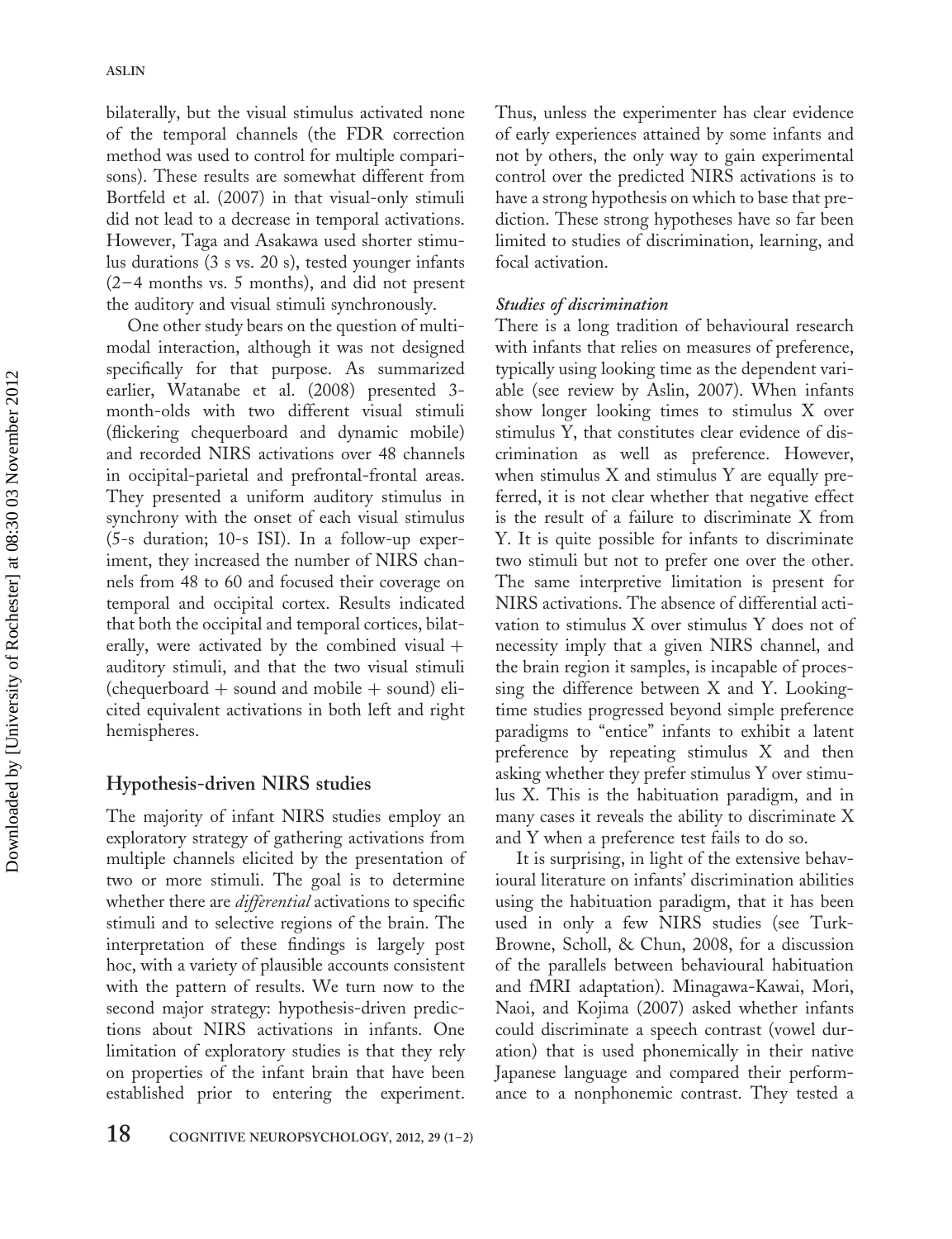broad age range (3- to 28-month-olds) using four NIRS channels over each hemisphere's temporal cortex. Each infant was presented with alternating 20-s blocks of two types: a single repeating stimulus versus a random mixture of two stimuli. Each infant was tested in two sessions: with the phonemic contrast (discriminable by Japanese adults), and with the nonphonemic contrast (within-category and therefore not discriminable by Japanese adults). The prediction of this modified habituation paradigm is that infants who can discriminate the speech contrast should show greater activation to the mixed block than to the uniform block. That prediction was supported by a main effect of block type (mixed  $>$  uniform), and it did not interact with whether the speech contrast was phonemic or not. In addition, the language-relevance effect (phonemic vs. nonphonemic) was present only in activations from the left hemisphere, and only in three of the five age groups  $(6 - 7$  months,  $11 - 14$  months, and  $25 - 28$ month, but not  $3-4$  months or  $10-11$  months). The absence of the language-relevance effect in the youngest age group could be attributed to the subtle nature of the phonemic contrast, and the absence of the effect in the 10- to 11-month-old group was due to exceptionally high betweensubject variance. These results, therefore, provide convincing evidence for the utility of the mixed versus uniform stimulus-block paradigm as a measure of discrimination, as well as for the development of sensitivity to language-relevant phonemic information.

A subsequent study by Sato, Sogabe, and Mazuka (2009) examined a different speech contrast in Japanese infants. Both 4- and 10-montholds were tested with a pitch-accent contrast (high –low versus low –high) in a set of 14 words as NIRS activations were gathered from 12 channels over each temporal cortex. As in Minagawa-Kawai et al. (2007), each infant was presented with two types of blocks: uniform in which all 14 words had the same pitch accent, and mixed in which half of the 14 words were high-low and the other half low –high, in random order. The uniform blocks were  $20-25$  s long, and the mixed blocks were 10 s long. The prediction was

that infants should show greater activation to the mixed than to the uniform blocks. The results from the 10-month-olds were consistent with this prediction: There was significantly greater activation to the mixed than to the uniform blocks. In addition, this discrimination effect was greater in the left hemisphere than in the right hemisphere. For the 4-month-olds there was also significantly greater activation to the mixed than to the uniform blocks, but there was no hemisphere difference. Sato et al. also presented the same high-low pitch contrast in a nonword context (pure tones). Interestingly, the 10 month-olds did not show the same pattern of left-hemisphere enhancement of the mixed versus uniform block-effect as they did for the word stimuli. The 4-month-olds showed no hemisphere effect, consistent with their performance with the word stimuli.

Nakano, Watanabe, Homae, and Taga (2009) extended these results from the domain of vowel duration and pitch contrasts to that of consonants by asking whether 3- to 4-month-old Japanese infants could discriminate a  $/ba/-/pa/$  contrast. The experimental design was virtually identical to what has traditionally been used with behavioural measures. Each infant was presented with 15 trials during a habituation phase, with each 5-s trial consisting of 10 repetitions of either /ba/ or /pa/ followed by 15 s of silence. Infants were then presented with 5 posthabituation test trials, each consisting of 5-s trials with a different repeating syllable (e.g., a shift from  $/ba/$  to  $/pa/$ ) or the very same syllable presented during the habituation phase (i.e., a no-shift control). Separate infants were assigned either to the experimental (shift) or to the control (no-shift) groups. During the habituation phase, infants in both groups showed widespread activations across most of the 48 NIRS channels, which were positioned over temporal and prefrontal cortices. Both groups also showed highly significant decreases over the 15 habituation trials (see Figure 4), consistent with behavioural measures such as looking time and sucking. The key question was whether infants in the experimental (shift) group showed increases in activation from the final set of habituation trials to the test trials,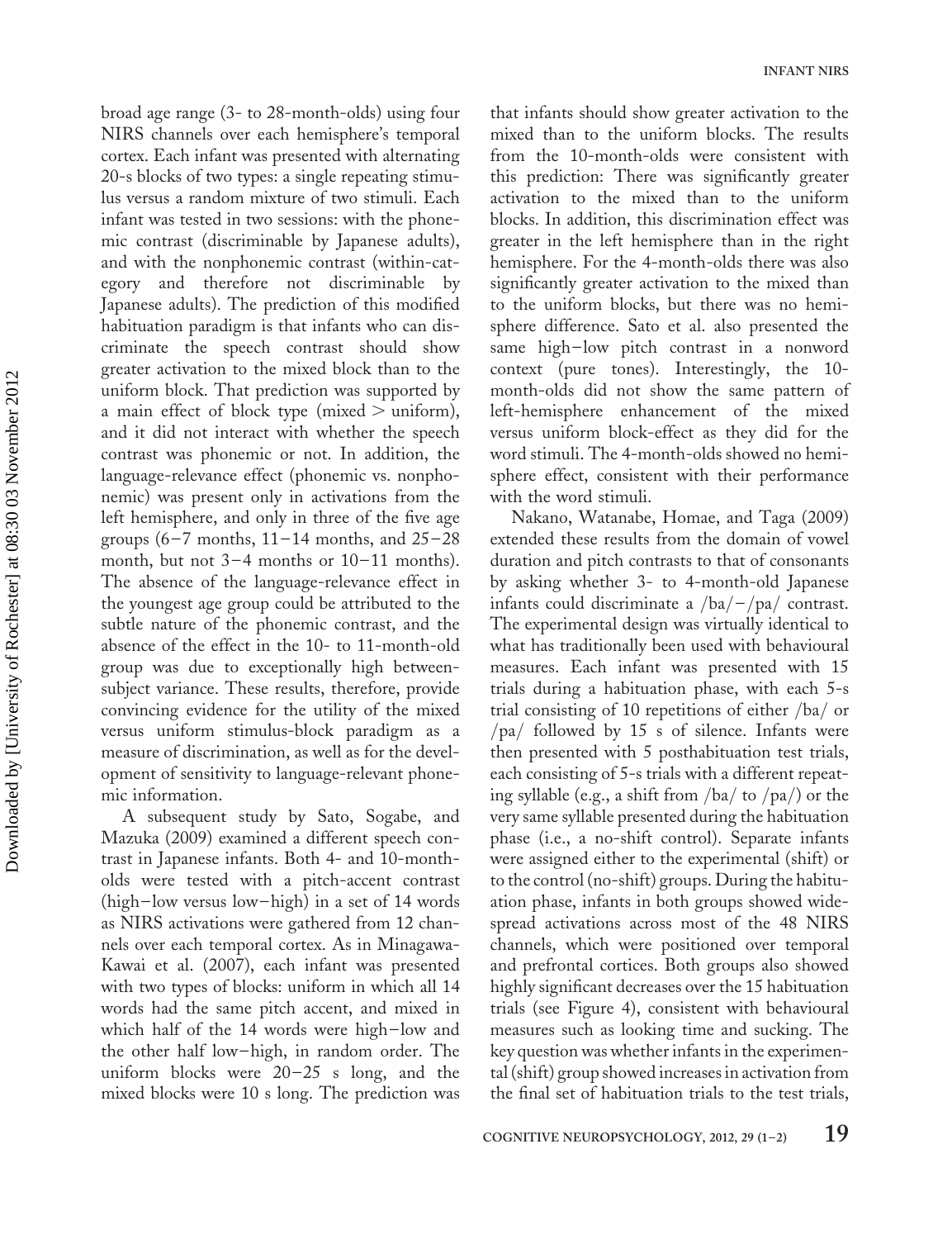

Figure 4. A single near-infrared spectroscopy (NIRS) channel over prefrontal cortex from Nakano et al. (2009) showing decreasing activations in 3 blocks of 5 trials to a speech category, following by recovery to a novel speech category (orange) in the 4th block but not to a no-change control group (green). Hb = haemoglobin. From "Prefrontal Cortical Involvement in Young Infants' Analysis of Novelty", by T. Nakano, H. Watanabe, F. Homae, and G. Taga, 2009, Cerebral Cortex, 19, pp. 455–463. Copyright 2009 by permission of Oxford University Press. To view a colour version of this figure, please see the online issue of the Journal.

and whether these increases were absent (or less reliable) in the control (no-shift) group. Again, there was clear evidence of recovery of activation in a small set of NIRS channels (bilateral prefrontal) that was greater in the experimental group than in the control group.

The Nakano et al. (2009) study is an excellent example of hypothesis-driven research. The pattern of NIRS activations was not determined by preexisting differences in the responsiveness of the infant brain, but rather to the repeated presentation of a particular speech stimulus (counterbalanced across infants) during the habituation phase of the experiment. Thus, the differences in NIRS activations cannot be due to acoustic differences per se, but must be due to the *change* in sensitivity to these acoustic differences induced by the habituation phase that preceded the test phase. It is interesting to note that all of the infants in this study were asleep, thereby providing clear evidence that a state of wakefulness is not required for infants up to 4 months of age to exhibit speech discrimination.

A final NIRS study of speech discrimination was reported by Arimitsu et al. (2011). They presented sleeping newborns with two Japanese speech contrasts, one that was phonemic (vowel duration) and one that was prosodic (pitch rise/ fall). Again, the uniform versus mixed design was used with 15-s blocks. Twelve NIRS channels over each temporal cortex revealed significant activations to both the phonemic and prosodic contrasts. Although there was evidence of a righthemisphere bias for the prosodic contrast (see Telkemeyer et al., 2009), there was no significant evidence of a left-hemisphere bias for the phonemic contrast, perhaps because this contrast did not involve rapid acoustic cues. The Arimitsu et al. study reported on individual NIRS channels as well as several ROIs. However, the rationale for choosing a particular ROI was based more on a visual inspection of the data than on an objective criterion. As noted earlier, ROIs should never be selected post hoc, but should be defined by using either anatomical or statistical (i.e., Monte Carlo) criteria.

#### Studies of learning

Another potential outcome of exposure to stimuli in the laboratory, which contrasts with habituation and recovery to a novel stimulus, is learning from the stimuli and showing an increase in activation across blocks. Gervain, Macagno, Cogoi, Pena, and Mehler (2008) asked whether newborns could discriminate between three-syllable sequences that conformed to an ABB or an ABC pattern. Twelve NIRS channels were positioned over each temporal cortex, and alternating 18-s blocks of ABB and ABC patterns, each involving a new set of syllables, were presented with 25 – 35 s of silence between blocks. Results showed greater activation to ABB blocks than to ABC blocks from most channels, with a greater activation difference for these two patterns in the left hemisphere (see Figure 5). Most relevant to the question of learning, Gervain et al. also found that this activation difference between ABB and ABC was not significant in Block 1,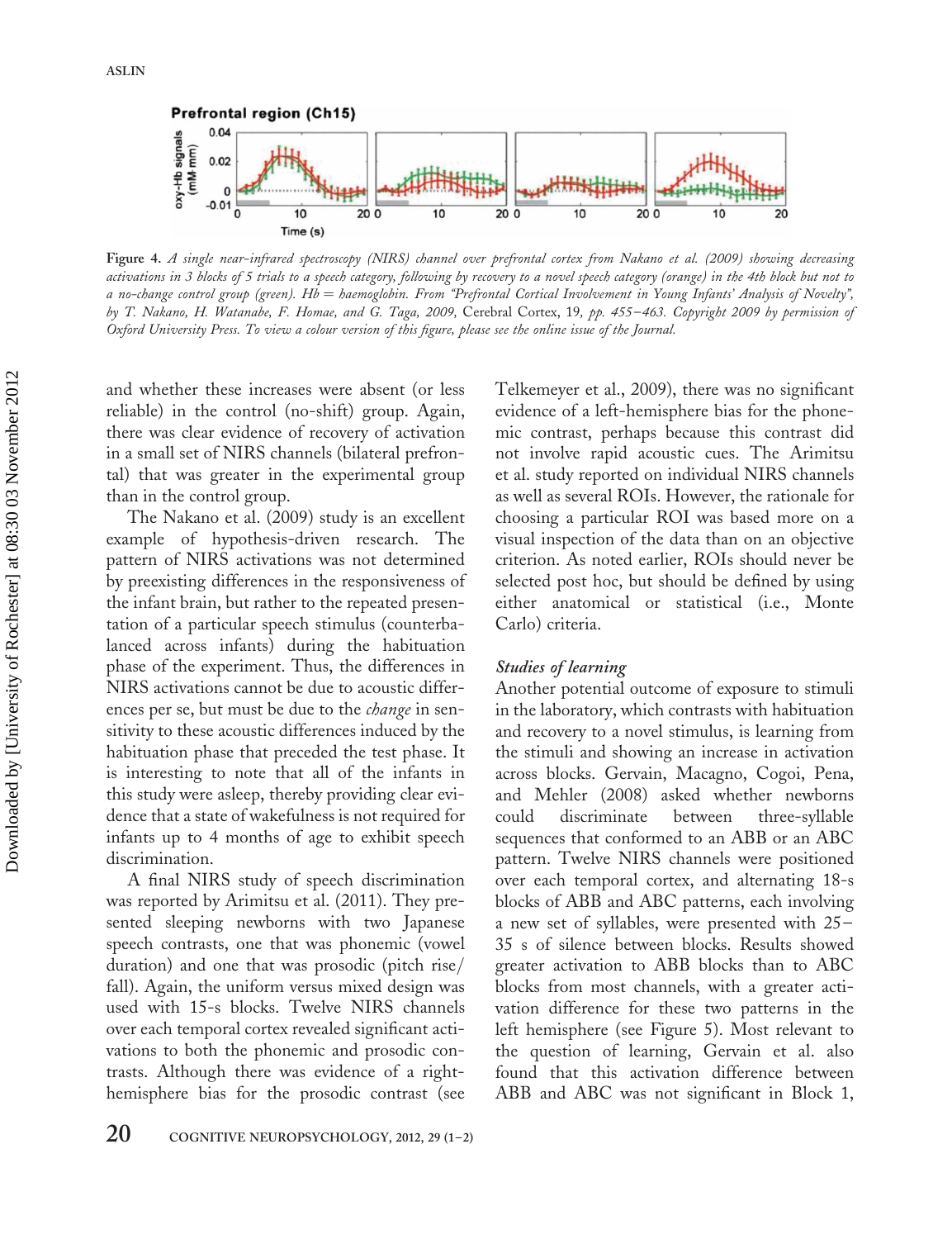

Figure 5. Data from Gervain et al. (2008) showing left anterior responses and a learning effect. Hb = haemoglobin. From "The Neonate Brain Detects Speech Structure", by J. Gervain, F. Macagno, S. Cogoi, M. Pena, and J. Mehler, 2008, Proceedings of the National Academy of Sciences of the USA, 105, pp. 14222–14227. Copyright 2008 by permission of National Academy of Sciences, USA. To view a colour version of this figure, please see the online issue of the Journal.

but became significant and increased over the 14 alternating blocks. Interestingly, this learning effect for the ABB pattern was present in the left frontal ROI, but not in the right frontal or either of the two temporal ROIs.

Gervain et al. (2008) conducted a follow-up experiment that compared ABA patterns to ABC patterns to determine whether the immediate repetition of the B element in ABB patterns was easier for newborns to extract than the nonadjacent repetition of the A element in the ABA patterns. They found no evidence of differential activation to ABA and ABC patterns and no learning effect across alternating blocks. Gervain, Berent, and Werker (2012) then asked whether the immediate repetition could be equally as effective for learning in the initial syllables (AAB) as for learning in the final syllables (ABB). Their results replicated the ABB versus ABC comparison in Gervain et al. (2008), with greater activation to AAB than to ABC and a bias for this differential effect to be stronger in the left hemisphere. Gervain et al. (2012) then asked whether newborns could discriminate early AAB from late ABB repetitions. Instead of alternating blocks of AAB and ABB, they used the mixture versus uniform design of Minagawa-Kawai et al. (2007). That is, half of the blocks consisted of either AAB or ABB patterns, and the other half of the blocks consisted of both AAB and ABB patterns. Newborns showed reliable evidence of discrimination, but the direction of the effect was unexpected, with greater activation elicited by the uniform blocks (i.e., AAB or ABB) than the mixture blocks (i.e., AAB and ABB). In a final experiment, they reverted to the alternating uniform-block design and contrasted AAB with ABB to determine whether early versus late repetition provided any advantage. However, there was no significant differential activation to the initial and final repetition patterns.

Unfortunately, in none of the follow-up experiments to Gervain et al. (2008) was there a learning effect over blocks. Thus, it is not clear whether the initial report of this effect was spurious or whether such learning effects are less robust when the patterns being contrasted are more difficult to discriminate. The comparison of ABB and ABC patterns was examined in 7- and 9-month-olds by Wagner, Fox, Tager-Flusberg, and Nelson (2011) to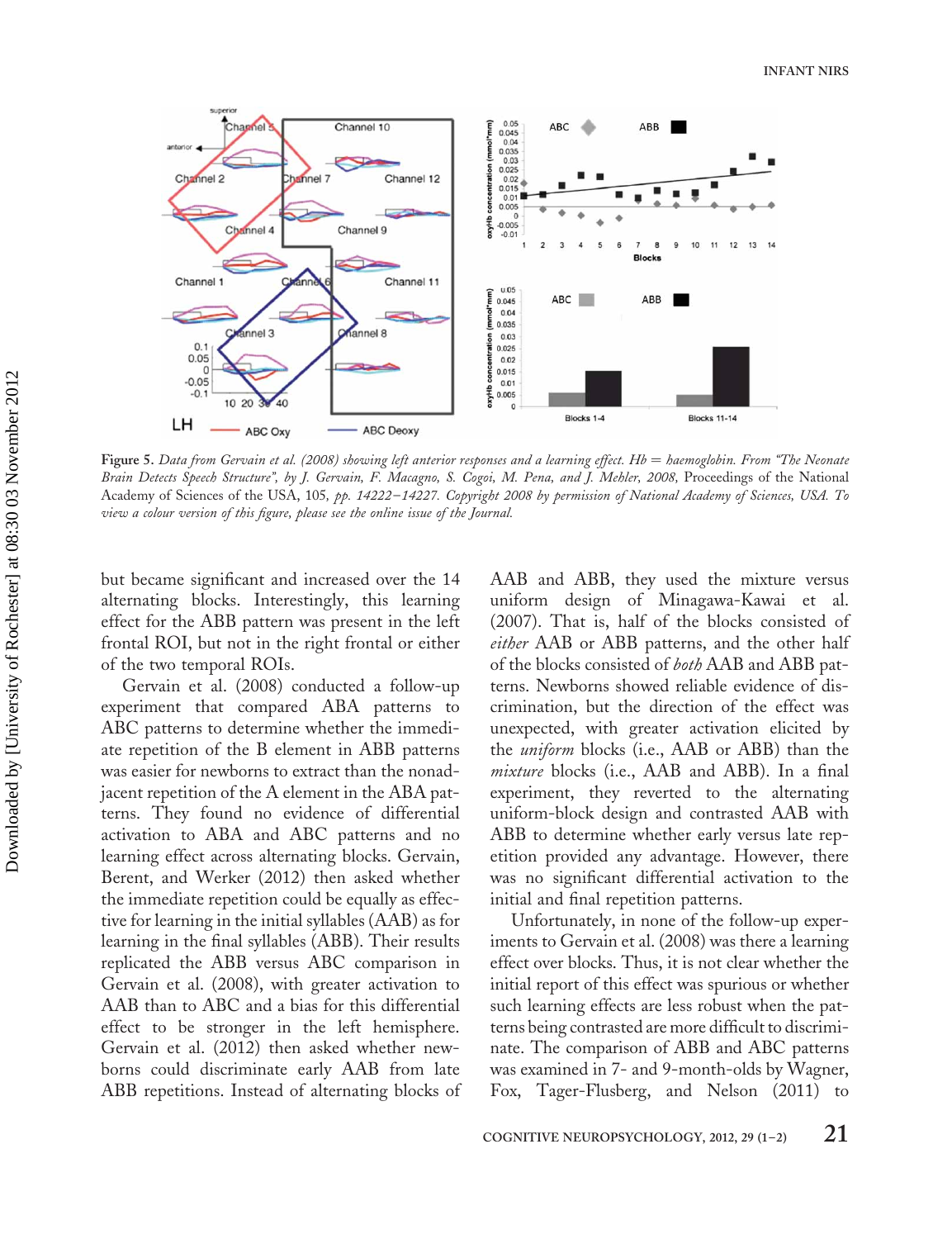determine whether older infants would more robustly show the learning effects. They used the same stimuli and 12-channel arrays over left and right temporal cortex, but found no significant effects of pattern, hemisphere, or cortical ROI using the same oxyhaemoglobin measure as Gervain et al. (2008, 2012). However, there were effects of pattern and hemisphere in the deoxyhaemoglobin measure (which is typically small in magnitude and often unreported in infant studies; see Telkemeyer et al., 2009, 2011 for exceptions). The direction of deoxyhaemoglobin responses is opposite to that of oxy-haemoglobin responses, and therefore the significant effect reported by Wagner et al. in the 7-month-olds was consistent with the newborns in the original Gervain et al. (2008) study—activations to ABB patterns were greater (negative deoxy) than those to ABC patterns. However, this pattern was evident only in the right hemisphere, not the left hemisphere as in newborns (although it was present in frontal and not temporal ROIs, as in newborns). Moreover, this pattern reversed in the 9-month-olds—activations to ABC patterns were greater (negative deoxy) than those to ABB patterns. Finally, there was a hint of a learning effect, with a significant reduction in the activations to the ABC pattern over blocks in both ages. These diverse results across age cannot be attributed to state of arousal (sleeping newborns vs. awake 7- and 9-month-olds) because the 7- to 9 month shift was present despite similar states of wakefulness.

#### Studies of focal activation

The foregoing studies of pattern learning have the distinct flavour of "the more we study X, the less we know about X". Results that appear to be consistent within a given experiment do not replicate, or do not make a coherent story as more data are collected under similar conditions. Certainly one expects differences across age, but within an age one would hope that proposed explanations for effects are supported when the next experiment is conducted to examine that explanation. At present, it is very difficult to make specific predictions as one embarks on a new line of research, perhaps because we are trying to study complex cognitive phenomena before we fully understand what NIRS activations mean. That is, the field suffers from placing little emphasis on the specific linking hypothesis for how changes in oxy- or deoxyhaemoglobin indicate an underlying perceptual, cognitive, or language process. In general, the history of infant NIRS studies is peculiar in that it began by tackling high-level cognition rather than focusing first on low-level (i.e., less interesting to some researchers) sensory and motor phenomena. The reason such a bottom-up strategy might have been more fruitful is that sensory and motor systems are well studied in adults and animals, and they have considerable uniformity across age and species. Thus, the predictions one can make about these systems are quite constrained, thereby limiting the predicted outcomes if NIRS activations are valid measures of these low-level processes.

There are three domains within which specific predictions based on clear anatomical constraints have been made for infant NIRS studies: somatosensory cortex, visual cortex, and the intraparietal sulcus. Not only does the somatosensory cortex have a well-defined spatial organization, but pathways from the sensory periphery send information contralaterally to termination sites in somatosensory cortex. For example, tactile stimulation of the palm of the right hand activates the primary somatosensory cortex in the left hemisphere. The same contralateral organization holds for the motor cortex, leading many NIRS labs to use a finger tapping or tactile stimulus on the palm as a "sanity check" on the recording equipment. Surprisingly, there is only one such study of infants (Kusaka et al., 2011). They stimulated sleeping newborns by passively moving the elbow or the knee while 12 NIRS channels were recorded over the right and left somatosensory cortex, and they reported stronger contralateral than ipsilateral activations (although the statistics were poorly specified). These results are consistent with an earlier fMRI study of sleeping newborns using similar stimulation (Erberich, Panigrahy, Friedlich, Seri, Nelson, & Gilles, 2006).

The second domain in which NIRS signals are constrained by sensory anatomy is the visual system. There is a longstanding subfield of fMRI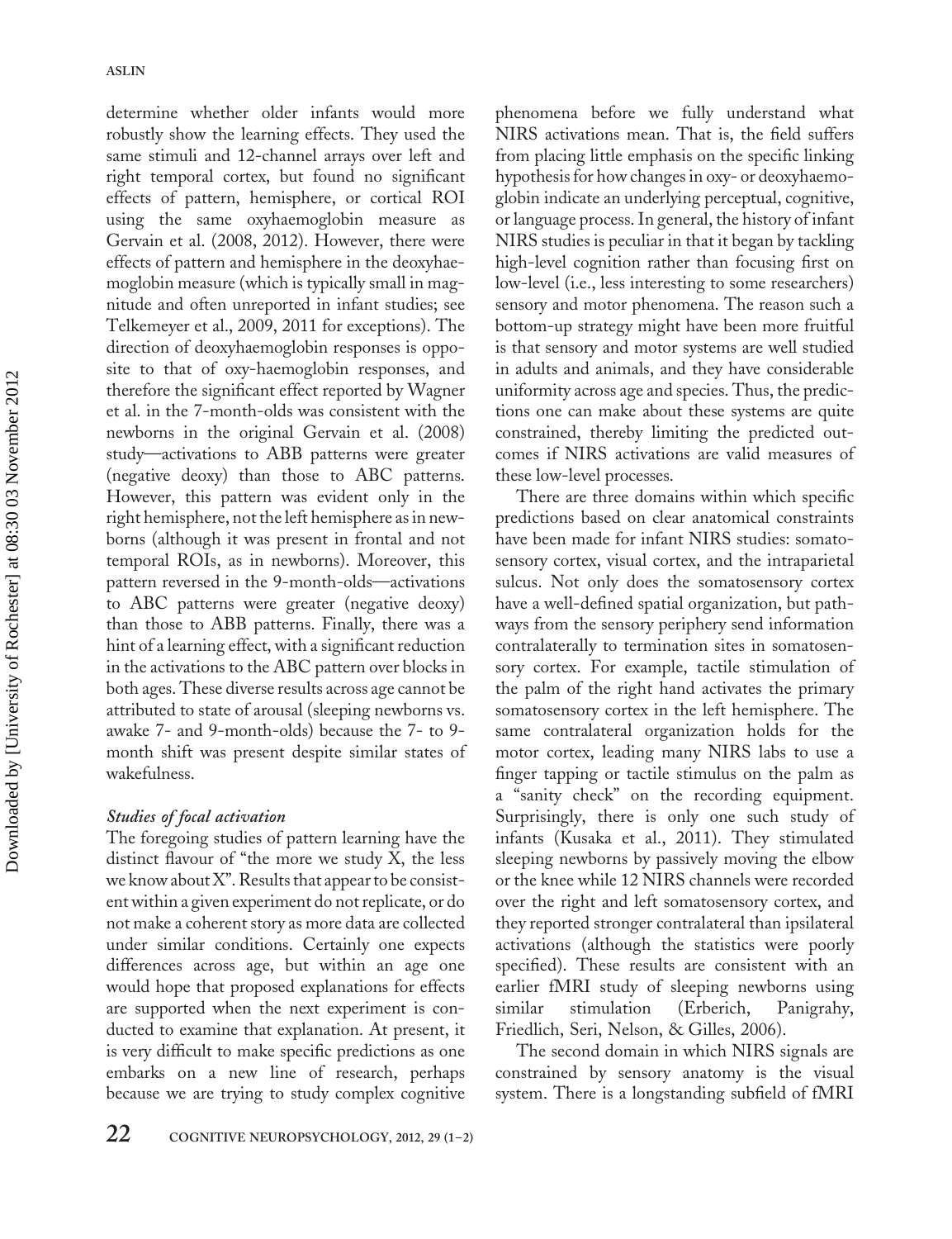research that uses flickering chequerboards that are limited to portions of the visual field. Because any visual stimulus on the right half of the visual field (i.e., the two left hemiretinas) projects only to the left primary visual cortex, and any visual stimulus on the left half of the visual field projects only to the right visual cortex, activations must conform to the timing of these visual stimuli. Many investigators have used this method to elicit fMRI activations in visual cortex while an adult fixates the centre of a display. In the simplest case, a chequerboard fills either the right or the left half of the visual field. The expected pattern of activation is for the right-half stimulus to activate the left visual cortex, and the left-half stimulus to activate the right visual cortex. A more complex case is when the chequerboard fills only one quadrant of the visual field and rotates slowly (i.e., upper right, lower right, lower left, upper left). In this case, the expected pattern of activation is a 180 deg phase-shift (i.e., inferior-left cortex, superior-left cortex, superior-right cortex, inferior-right cortex). These are precisely the patterns of activation that have been obtained from many fMRI studies (see Wandell, Dumoulin, & Brewer, 2007).

Two reports using NIRS in adults (Plichta, Heinzel, Ehlis, Pauli, & Fallgatter, 2007; Zeff, White, Dehghani, Schlaggar, & Culver, 2007) demonstrated that flickering chequerboards in subsets of the visual field activate NIRS channels over the occipital cortex in the same way as they activate fMRI voxels in the visual cortex. Moreover, adult NIRS activations show the characteristic 180-deg phase shift to a rotating chequerboard wedge (see Figure 6) or expanding chequerboard ring that have been obtained with fMRI (see review by White & Culver, 2010).

A key requirement of these visual-field stimulation studies is for the subject to maintain central fixation while the flickering chequerboard is presented in the retinal periphery. Infants are likely to direct their gaze to this flickering chequerboard rather than attending consistently to a small central fixation target. However, pilot data from my lab suggest that this problem can be overcome. Custom software enables an eye-tracker

(Tobii T60XL) to monitor the infant's gaze online and to move the central fixation target to compensate for gaze shifts into the periphery where the chequerboard is located. This is not a perfect image stabilization technique because there is a  $100-200$ -ms lag in detecting gaze deviations from the central fixation target and moving the display accordingly to recentre it at the infant's current (eccentric) gaze position. If the infant's gaze moves off screen, then the display automatically recentres itself on the screen before the chequerboard is reintroduced. We have gathered eye-tracking data from several 6-month-olds whose gaze was directed to the central fixation target for more than 50% of the 2-minute display. Thus, we are encouraged that retinotopic mapping of the visual cortex will be possible, at least for some infants, using this online gaze-centring paradigm and an array of NIRS channels over occipital cortex.

A third domain in which NIRS activations are constrained by prior knowledge of cortical anatomy is a region of parietal cortex specialized for numerosity judgements—the intraparietal sulcus (IPS). Based on extensive fMRI studies in children and adults, as well as single unit recording in animals, the IPS is uniquely activated when processing differences in number, even when there are correlated variations in element size, area, perimeter, and density (Cantlon, Brannon, Carter, & Pelphrey, 2006). Hyde, Boas, Blair, and Carey (2010) used a focal array of four NIRS channels, two centred on bilateral IPS and two centred on occipital cortex (control). Six-month-old infants were presented with visual arrays consisting of 16 elements that were flashed for 500 ms, with an ISI of  $500-1000$  ms. Every  $5-11$  flashes, a novel number of elements (either 8 or 32) was presented for a single flash, thereby serving as an oddball event with respect to the more predictable base rate of 16-element events. A separate control group was presented with the same set of displays, except that the oddball events consisted of the same number of elements but of a different shape (squares rather than circles). Greater activations to the oddball events, either number or shape, were only significant in the right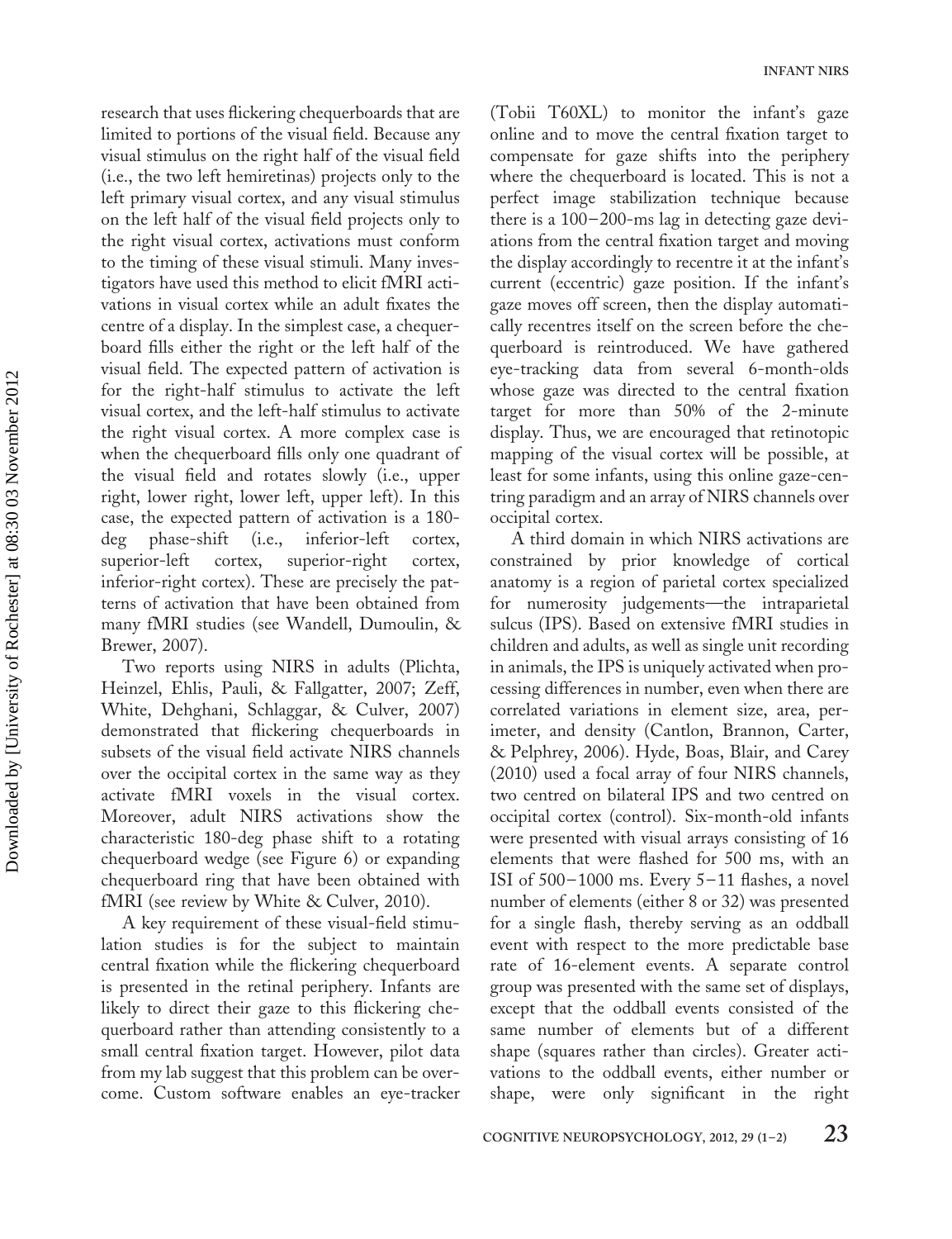

Figure 6. Data from White and Culver (2010) gathered over occipital near-infrared spectroscopy (NIRS) channels as a flickered chequerboard wedge rotates around the visual field. NIRS activations (right panels) are 180 deg out of phase with the location of the wedge stimulus. From "Phase-Encoded Retinotopy as an Evaluation of Diffuse Optical Neuroimaging", by B. R. White and J. P. Culver, 2010, NeuroImage, 49, pp. 568–577. Copyright 2010 with permission from Elsevier. To view a colour version of this figure, please see the online issue of the Journal.

hemisphere. Although both lateral-occipital areas are known to be responsive to shape changes, only the right IPS is responsive to number changes. This pattern of results was present in the infant NIRS data: Right parietal activations were greater than right occipital activations for a change in number (see Figure 7), but there was no significant difference in left parietal and left occipital activations for a change in number. Moreover, right occipital activations differed from baseline for a change in shape (it is not clear why left occipital activations were not above baseline for a change in shape). These results from 6-month-olds closely mirror those obtained with fMRI from children and adults, suggesting that the right IPS is specialized for numerosity processing from a very early age. However, further control studies are needed, especially with a larger number of NIRS channels, to verify that right parietal channels located near the IPS are the only ones that show this effect.

#### Questions that should be asked in the future

So far we have reviewed nearly 50 infant NIRS studies, many of which fall short of answering the questions that motivated their authors. Findings across studies are remarkably consistent and inconsistent at the same time. They are consistent in finding *some* channels that are activated by suprathreshold stimuli, but this is hardly surprising – surely there is some region of cortex that responds to just about any stimulus. The most important question one can ask about NIRS findings from infants is: What have we learned that we didn't know already from other measures? That is, what is the "value-added" of NIRS for studies of infant perception, cognition,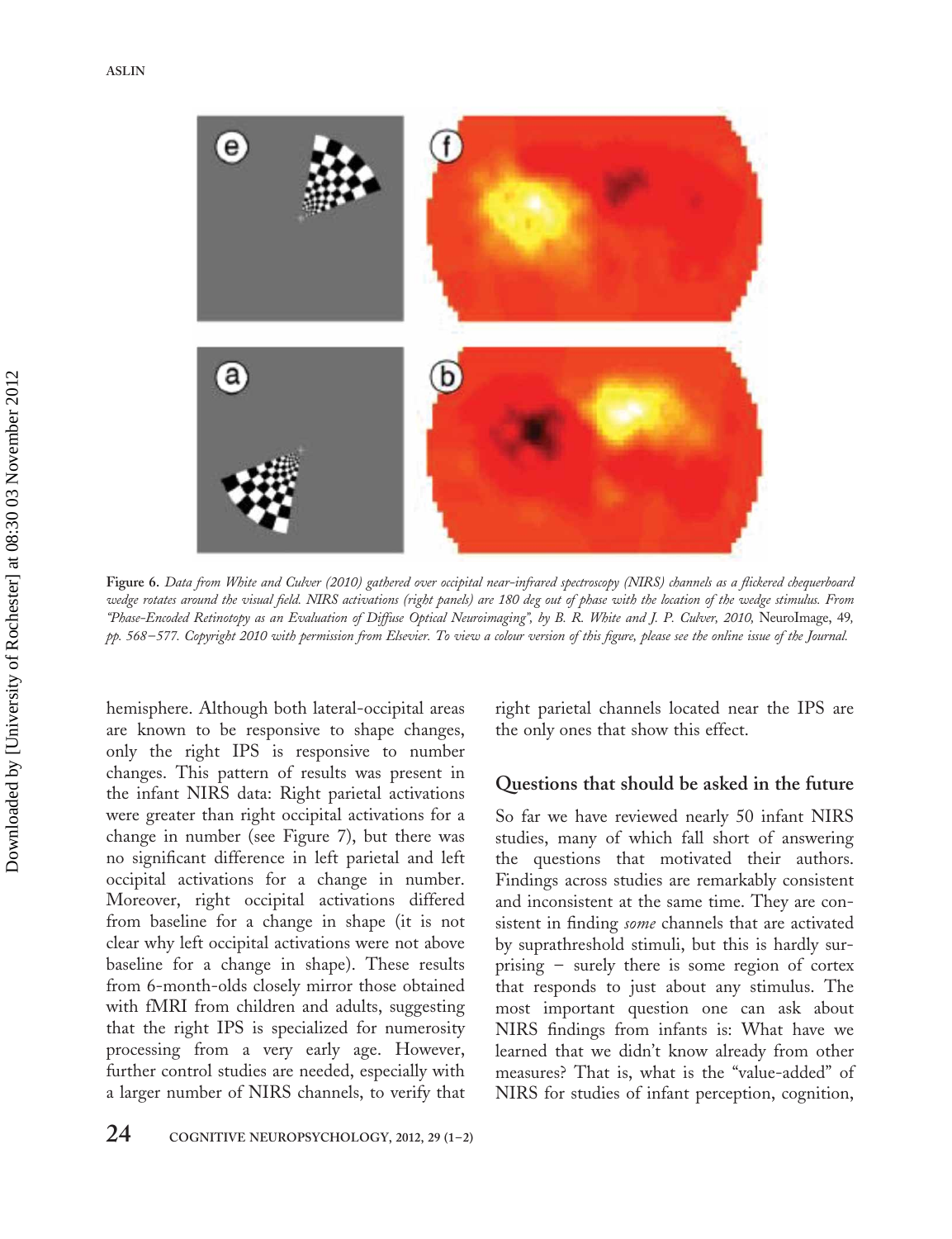

Figure 7. Placement of the near-infrared spectroscopy (NIRS) channels in Hyde et al. (2010) and the resultant activations to changes in number or shape over right hemisphere occipital and parietal locations in 6-month-olds. Hb = haemoglobin. From "Near-Infrared Spectroscopy Shows Right Parietal Specialization for Number in Pre-Verbal Infants", by D. C. Hyde, D. A. Boas, C. Blair, and S. Carey, 2010, NeuroImage, 53, pp. 647– 652. Copyright 2010 with permission from Elsevier. To view a colour version of this figure, please see the online issue of the Journal.

and language? The answer, unfortunately, is rather modest. Almost all infant NIRS studies are largely confirmatory and fail to clarify the underlying neural mechanism, beyond specifying its regional selectivity.

Consider evidence that NIRS activations show hemisphere lateralization. If brain area X is activated by stimulus Y, and this regional selectivity mirrors what is present in adults, does this imply a similar functional role for area X? The problem with such an interpretation—that there is developmental continuity of regional brain function—is that haemodynamic responses are slow. Thus, they could reflect feed-forward activation (processing the stimulus), feedback activation (sending information from somewhere else), or some combination of the two (comparing inputs and stored representations). One clear way of overcoming this interpretive limitation is to present a stimulus that can only activate certain NIRS channels because of known anatomical constraints, but this research strategy, as noted earlier, is extremely rare in the literature (see Minagawa-Kawai, Cristia, & Dupoux, 2011, for a developmental theory of lateralization).

A similar concern can be raised about stimulus specificity in a given brain region. Typically conclusions about stimulus specificity are weak brain area X is activated by stimulus Y but not (or less so) by stimulus Z. But how specific is this pattern of activation—what stimuli other than Y activate area X, and what stimuli other than Z fail to activate area X? Clearly, there is a need to move away from two-stimulus designs and focus on multiple levels along a particular stimulus dimension to get a better handle on the linking hypothesis between NIRS activation and underlying psychological processes. As noted by Aslin and Fiser (2005), when only two levels along a stimulus dimension are used, and one observes an increase (or decrease) in a dependent measure (e.g., NIRS activation), it is often concluded that the relevant NIRS activation indicates a brain region that represents that stimulus dimension. But if so, one would expect a third level along that stimulus dimension to show a further increase (or decrease) in activation. If that does not happen, then it calls into question the validity of the conclusion about what the NIRS activation means. In other words, it may be less important to know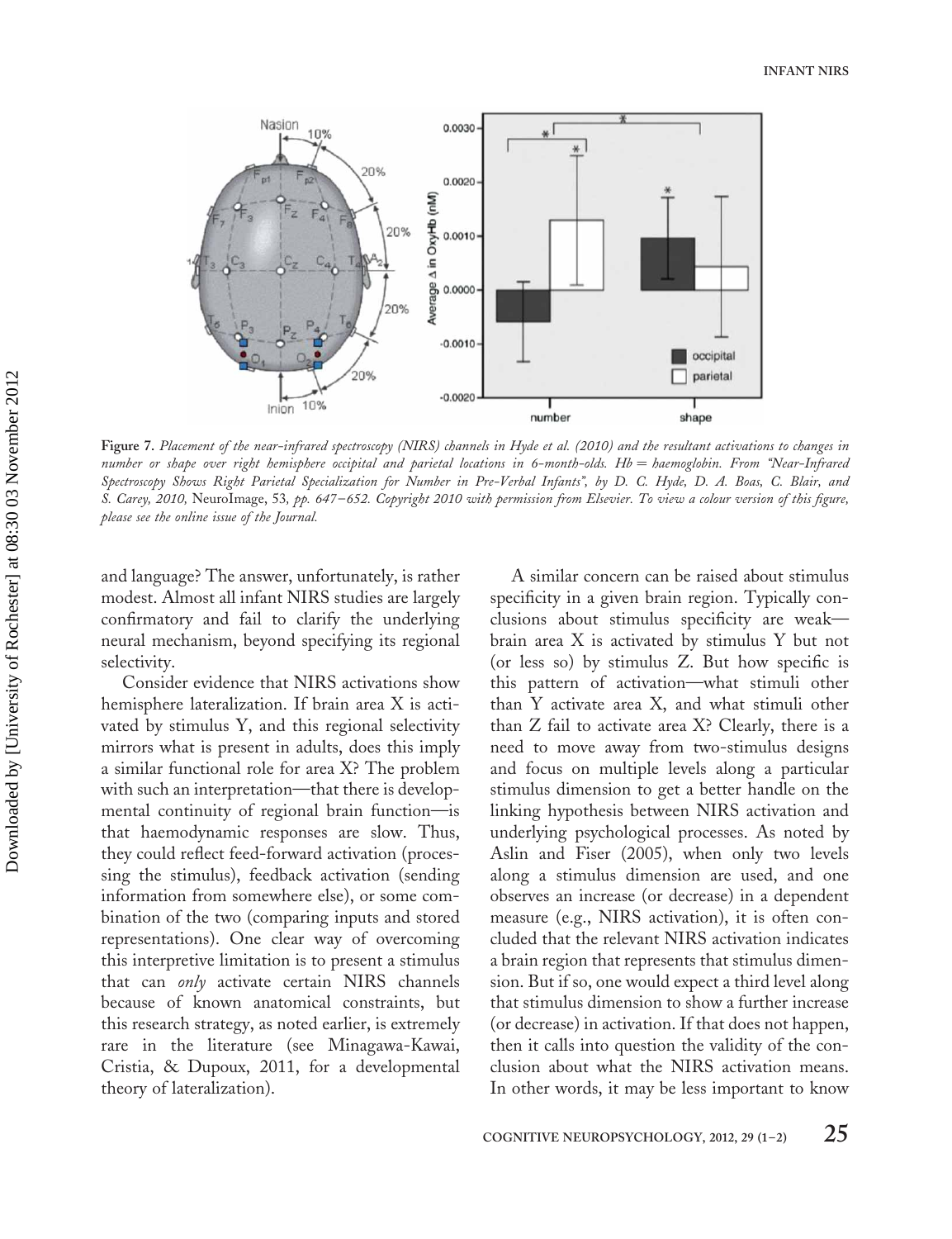whether a given brain area is activated by a stimulus than to know that a change in a stimulus is correlated with a change in NIRS activation. This is because the assumption that brain areas are independent is very unlikely, leading to substantial "cross talk" across areas. The challenge here is to understand how these interactions among brain areas are organized and to differentiate such interactions from measurement errors stemming from systemic haemodynamic responses.

Finally, developmental questions are rarely asked in infant NIRS studies or in any neuroimaging modality (see Karmiloff-Smith, 2010). Rather, a single age is often the target of a given study, which makes comparisons across studies difficult because of variations in stimuli, testing designs, probe placements, criteria for data rejection, signal processing, and statistical analysis. The best studies begin with robust behavioural evidence that ability X is absent at age 1 and present at age 2. Then one can ask whether NIRS activation emerges between age 1 and age 2. If so, then it is seductive to conclude that the emerging NIRS activation mediates that behavioural change. But of course this correlation does not confirm causality. Moreover, if there is no change in neural activation between ages 1 and 2, then it suggests either an insensitive neural measure or a nonlocalist mechanism responsible for the developmental change.

There is a caveat to the foregoing picture of NIRS as a technique that has so far underachieved on its promise of revealing brain mechanisms of infant development. One can view neural signals—ERP, magnetoencephalography (MEG), fMRI, NIRS—as merely dependent measures and not as brain-specific per se. If one's goal is to find some measure of detection, discrimination, or learning, and NIRS provides such a reliable signal, then it has potential utility in answering questions about when during development an underlying process is present. Of course, the presence of a neural response does not necessarily imply that it is functional in supporting perception or influencing behaviour. A reliable neural signal may be necessary but not sufficient to enable a neural network to rise above some critical threshold required to

support behaviour. If NIRS signals were more reliably present at a given age than any other dependent measure, and/or NIRS signals were easier to record from infants than these other measures, then it would be a clear win to use NIRS even with weak linking hypotheses between neural signals and behaviour.

#### Prospects for technical advances

At least some of the foregoing problems can be reduced or eliminated by technical improvements in the reliability of NIRS signals. One such promising technique has been described by Saager and Berger (2005). They reasoned that because optical signals must pass through the surface vasculature to provide estimates of brain-based haemodynamic responses, it would improve the signal-to-noise ratio of the brain-based responses if the surface "noise" could be estimated. They placed a detector at a near distance from the emitter to measure this surface vascular noise (see Figure 8) and used regression techniques to examine the residual signals after this surface noise was "subtracted off". In simulations, subsequently verified by NIRS measurements from adults (Saager & Berger, 2008, 2011), they showed that this near-channel regression technique improved signal/noise by a factor of 3. Liao et al. (2010) capitalized on this technique in a study of sleeping newborns who received visual stimulation (flashes) through their closed eyelids. Their results confirmed a three-fold improvement in signal/noise, which also means that the same statistical power could be achieved in fewer than half the stimulus events.

A natural outcome of improved signal/noise in NIRS activations is greater use of event-related than blocked designs. This same trend occurred in the fMRI literature as pulse sequences and gradient strengths were improved, and 3-T magnets replaced 1.5-T magnets. Surprisingly few infant NIRS studies have employed event-related designs (see Hyde et al., 2010; Taga et al., 2003; and Watanabe et al., 2008, for exceptions).

Analysis techniques in the NIRS literature are surprisingly primitive compared to the fMRI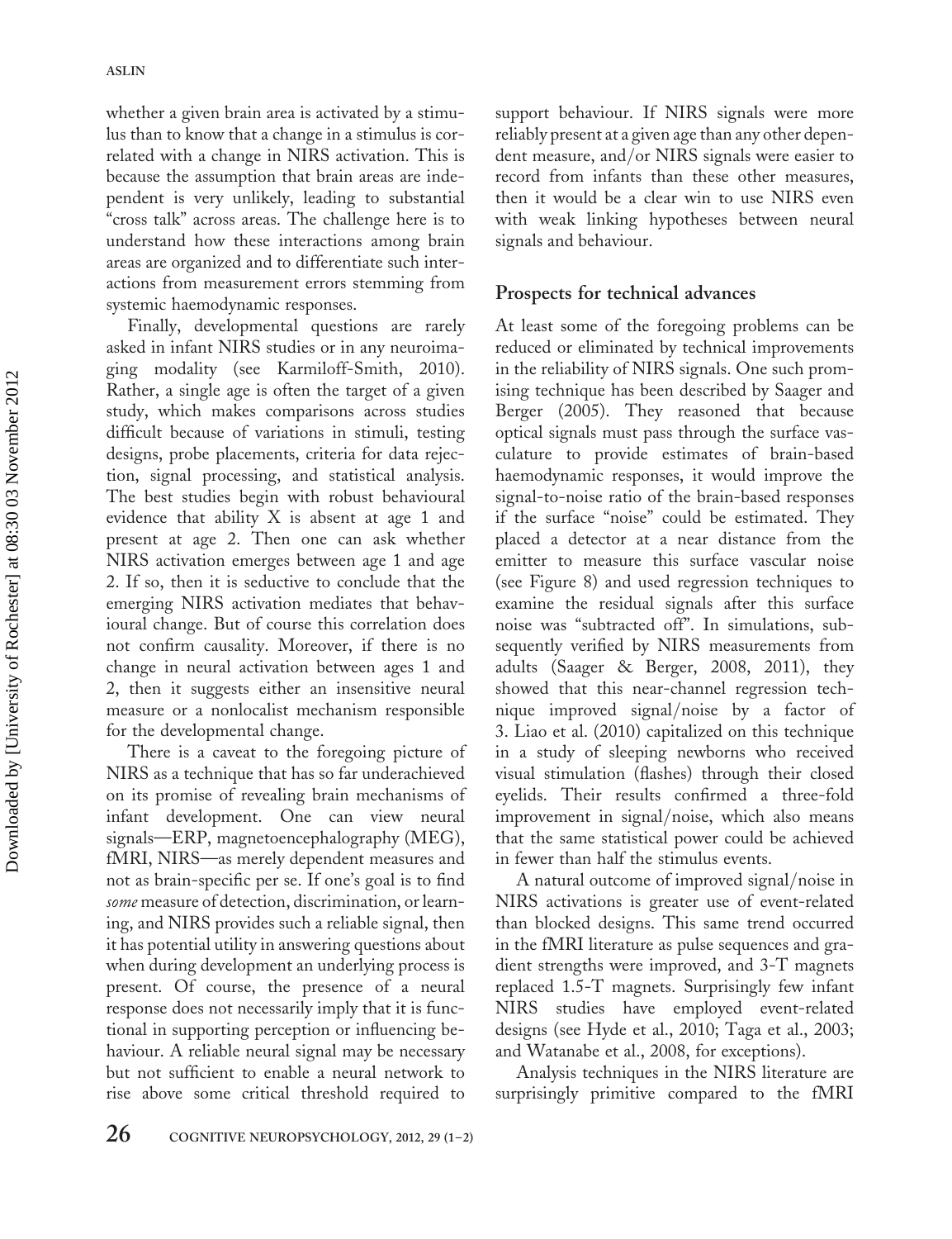

Figure 8. Configuration of near and far channel separations from Saager, Telleri, and Berger (2011) and the resultant reduction in variance for individual subjects in far-only versus near-corrected corrected near infrared spectroscopy (C-NIRS) activations. HbO<sub>2</sub> = oxyhaemoglobin. From "Two-Detector Corrected Near Infrared Spectroscopy (C-NIRS) Detects Hemodynamic Activation Responses More Robustly Than Single-Detector NIRS", by R. B. Saager, N. L. Telleri, and A. J. Berger, 2011, NeuroImage, 55, pp. 1679–1685. Copyright 2011 with permission from Elsevier. To view a colour version of this figure, please see the online issue of the Journal.

literature. Only a few NIRS studies have used the standard generalized linear model (GLM) tools from fMRI (Minagawa-Kawai, van der Lely, et al., 2011; Obrig et al., 2010; Telkemeyer et al., 2011), despite modifications to widely used fMRI analysis packages such as SPM (Koh et al., 2007).

Another potentially fruitful approach to studying brain development is to gather estimates of what in the fMRI literature is called functional connectivity. The basic idea is that voxels whose blood-oxygen-level-dependent (BOLD) activations are highly correlated are somehow functionally related, even if the anatomical pathways that connect these voxels are quite indirect (i.e., multiple synapses away). There is evidence in adults that, in the absence of any task, clusters of voxels are correlated with other clusters of voxels, forming a so-called resting-state network of

functionally connected modules (Raichle & Snyder, 2007). Two recent infant studies have demonstrated the feasibility of estimating functional connectivity using 94 NIRS channels, thereby providing coverage of most of the cortex. Homae et al. (2010) measured pairwise correlations among all 94 NIRS channels while newborns, 3-month-olds, and 6-month-olds were asleep. As in adults, correlations were clustered within hemispheres (e.g., occipital, temporal, prefrontal, etc.). More interesting, correlations were also clustered between hemispheres (e.g., left and right temporal), and there was a progressive increase in the consistency of these between-hemisphere correlations across age (see Figure 9).

The second infant study examined how functional connectivity changed between states of sleep and wakefulness. Studies of adults using fMRI have shown that resting-state functional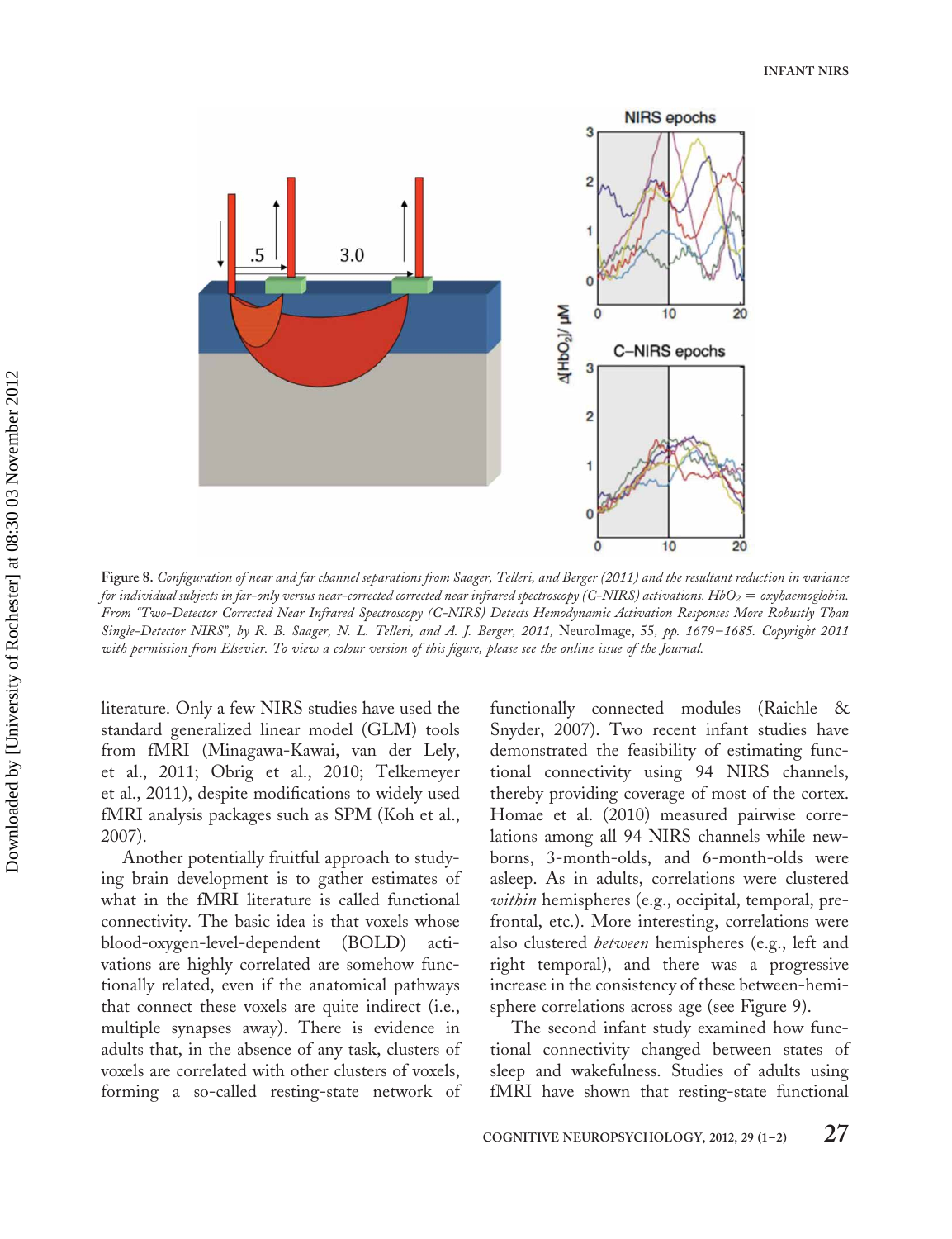

Figure 9. Functional connectivity among 94 near-infrared spectroscopy (NIRS) channels during sleep gathered from newborns, 3-montholds, and 6-month-olds by Homae et al. (2010). From "Development of Global Cortical Networks in Early Infancy", by F. Homae et al., 2010, Journal of Neuroscience, 30, pp. 4877–4882. Copyright 2010 by permission from the Society for Neuroscience. To view a colour version of this figure, please see the online issue of the Journal.

connectivity is modulated when the state of wakefulness varies in adults (Larson-Prior et al., 2009), perhaps indicating that the network properties undergo reorganization to differentially recruit specialized neural computations (e.g., to process information that is task relevant and to prepare and execute a motor response). Homae, Watanabe, Nakano, and Taga (2011) recorded

94 NIRS channels from 3-month-olds across three periods consisting of: no-stimulus, speech stimulation, and no-stimulus. Not only did they find similar resting-state connectivity in the initial no-stimulus period as in Homae et al. (2010), but during the speech stimulation period they found a substantial reorganization of functional connectivity, with greater ipsilateral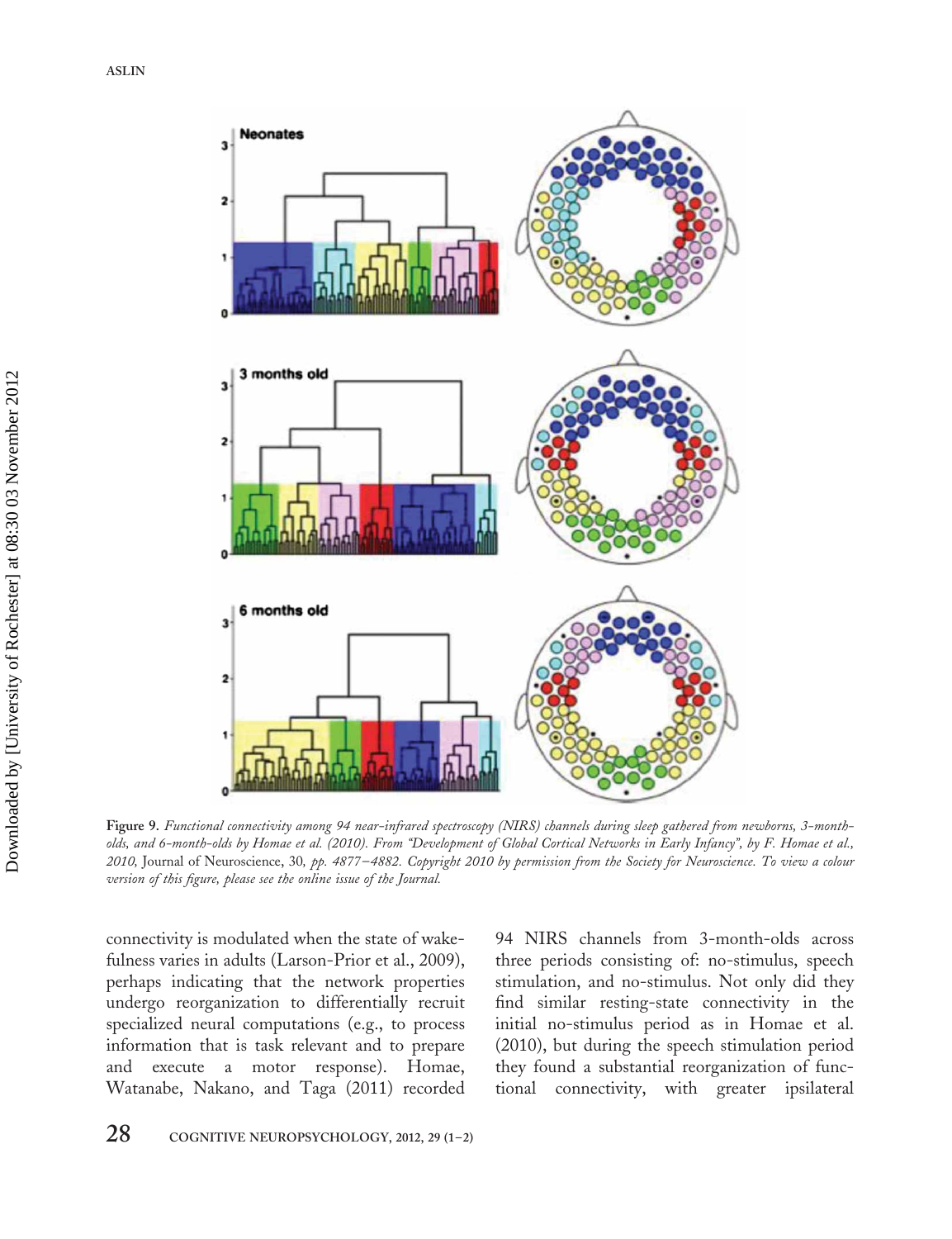connectivity between temporal and frontal areas (as well as some connectivity with occipital areas). Finally, in the third period when no stimulus was presented, there continued to be significant ipsilateral connectivity, suggesting that further processing of the stimulus-elicited activations during the second period continued to occur after the stimulus had ended. Taga, Watanabe, and Homae (2011) replicated all of these patterns of functional connectivity in 3- to 4-month-olds with pure-tone stimuli, suggesting that these effects are not specific to language. Although functional connectivity during sleep has been assessed using fMRI in 21-month-olds (Redcay, Haist, & Courchesne, 2008), it has proven virtually impossible to gather fMRI data from awake children at this young age. The importance of the Homae et al. (2011) study is that it shows that NIRS can be used to measure both resting-state and stimulus-elicited functional connectivity in awake infants.

A final set of improvements in the reliability of NIRS will come from conducting test-retest studies in which the optodes are removed and repositioned on the infant's head. This has never been done in a systematic way and provides a crucial measure of the replicability of NIRS signals from particular channels in the same infant.<sup>5</sup> Because the precision of repositioning the NIRS probes will be subject to some error, it will be essential to measure this error with an objective alignment system that is referenced to external landmarks on the infant's skull. In addition, there are systems that can provide a detailed measure of where the NIRS probes are located with respect to the infant's *brain* rather than relying on skull landmarks. A structural MRI of a sleeping infant provides a 3D image of the skull and the brain that can be mapped, in a subsequent testing session, with a stylus that documents the skull landmarks and the location of the NIRS probes on the skull (see [https://www.rogue](https://www.rogue-research.com/TMS/Brainsight2.html)[research.com/TMS/Brainsight2.html\)](https://www.rogue-research.com/TMS/Brainsight2.html).

### Concluding remarks

The present article has provided a summary of findings obtained from infants using NIRS. It is both exciting and sobering to review these findings. The excitement comes from the potential of a new noninvasive neuroimaging technique that does not require rigid head stabilization, has no acoustic noise, and can be purchased for a fraction of the cost of an MRI system. The sobering nature of this review is that the application of NIRS to address fundamental questions in perceptual, cognitive, and language development is still in the very early stages. Not only have very few studies assessed the reliability of NIRS activations to highly constrained (predictable) stimulus events, but the "value added" of NIRS data for understanding the organization of the infant brain or the mechanisms that lead to changes in behaviour has so far been minimal. There are, however, improvements on the horizon that raise the prospect of solving many of the current limitations of NIRS research with infants, including the advances summarized in the previous section of this review.

It is with these encouraging prospects in mind that we conclude by describing a particularly compelling application of NIRS that addressed a fundamental question of functional brain organization. The parents of deaf children, over 90% of whom are hearing and therefore do not use a sign language, seek to restore auditory function in their child. It is now quite common for deaf children to receive a surgically implanted device that converts sound into electrical signals and transduces those signals onto the auditory nerve. These children who receive a cochlear implant often gain the ability to sense sound, but less reliably gain the full appreciation of speech, with highly variable language outcomes even after years of postimplant training (Peterson, Pisoni, & Miyamoto, 2010). A key question is whether the implant, even if it stimulates the auditory nerve, transmits those peripheral neural signals to

 $^{5}$ Tsuzuki et al. (2007) provided evidence, in adults, that external skull landmarks provide a reasonable alternative to structural MRI data for transforming NIRS probe locations to MNI space.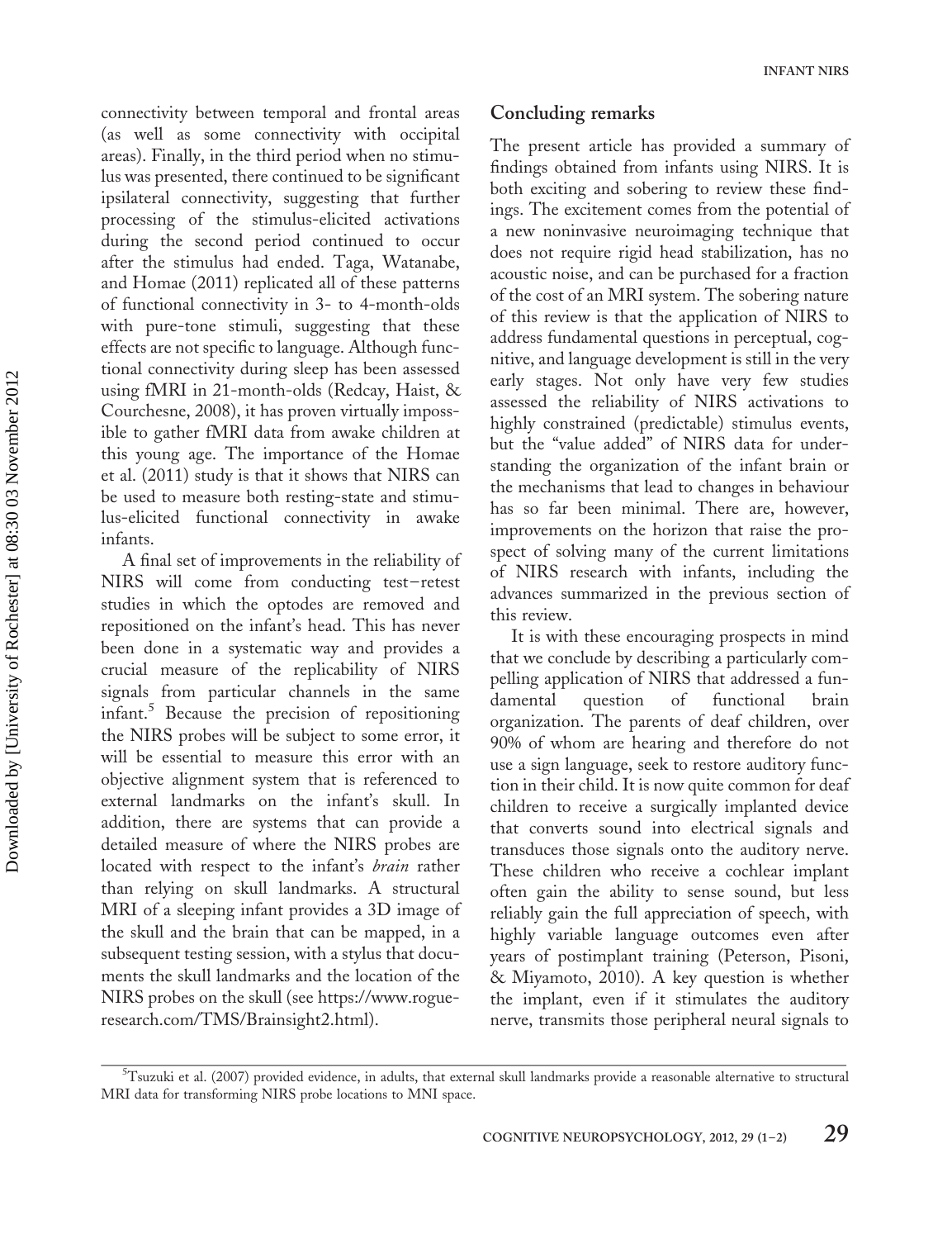the auditory cortex. The implant precludes the use of fMRI to answer this question because the implant poses a safety hazard in the high magnetic field. Thus, NIRS provides an alternative neuroimaging method to address this question. Sevy et al. (2010) provided compelling evidence that young cochlear implant patients, even in the first few hours after the implant has been activated, receive inputs to auditory cortex. Moreover, by using bilateral NIRS probes, they discovered that the dominant cortical activation was in the ipsilateral temporal cortex. This finding runs counter to the expectation that the primary auditory pathway is contralateral, and it may change the accepted strategy of implanting the right ear because it is contralateral to the left hemisphere, which is language dominant. This study illustrates the power of using NIRS to address a fundamental question, and we can hope that such clear hypothesis-driven studies serve as a model for future NIRS studies of infants and children.

#### REFERENCES

- Anderson, A. W., Marois, R., Colson, E. R., Peterson, B. S., Duncan, C. C., Ehrenkranz, R. A., et al. (2001). Neonatal auditory activation detected by functional magnetic resonance imaging. Magnetic Resonance Imaging, 19, 1–5.
- Aoyama, S., Toshima, T., Saito, Y., Konishi, N., Motoshige, K., Ishikawa, N., et al. (2010). Maternal breast milk odour induces frontal lobe activation in neonates: A NIRS study. Early Human Development, 86, 541–545.
- Arimitsu, T., Uchida-Ota, M., Yagihashi, T., Kojima, S., Watanabe, S., Hokuto, I., et al. (2011). Functional hemisphere specialization in processing phonemic and prosodic auditory changes in neonates. Frontiers in Psychology, 2(202). doi:10.3389/ fpsyg.2011.00202
- Ashby, F. G. (2011). Statistical analysis of fMRI data. Cambridge, MA: MIT Press.
- Aslin, R. N. (2007). What's in a look? Developmental Science, 10, 48–53.
- Aslin, R. N., & Fiser, J. (2005). Methodological challenges for understanding cognitive development in infants. Trends in Cognitive Sciences, 9, 92–98.
- Benjamini, Y., & Hochberg, Y. (1995). Controlling the false discovery rate: A practical and powerful approach to multiple testing. Journal of the Royal Statistical Society, Series B, 57, 289–300.
- Blasi, A., Mercune, E., Lloyd-Fox, S., Thomson, A., Brammer, M., Sauter, D., et al. (2011). Early specialization for voice and emotion processing in the infant brain. Current Biology, 21, 1220–1224.
- Bortfeld, H., Fava, E., & Boas, D. A. (2009). Identifying cortical lateralization of speech processing in infants using near-infrared spectroscopy. Developmental Neuropsychology, 34, 52–65.
- Bortfeld, H., Wruck, E., & Boas, D. A. (2007). Assessing infants' cortical response to speech using near-infrared spectroscopy. NeuroImage, 34, 407–415.
- Boynton, G. M., Engel, S. A., Glover, G. H., & Heeger, D. J. (1996). Linear systems analysis of functional magnetic resonance imaging in human V1. Journal of Neuroscience, 16, 4207–4221.
- Brainsight 2 [Apparatus and software]. (2012). Montreal, Quebec, Canada: Rogue Research.
- Cantlon, J. F., Brannon, E. M., Carter, E. J., & Pelphrey, K. A. (2006). Functional imaging of numerical processing in adults and four-year-old children. PLoS Biology, 4(5), e125.
- Cooper, R. J., Gagnon, L., Goldenholz, D., Boas, D. A., & Greve, D. N. (2012). The utility of nearinfrared spectroscopy in the regression of low-frequency physiological noise from functional magnetic resonance imaging data. NeuroImage, 59, 3128 – 3138.
- Dehaene-Lambertz, G., Dehaene, S., & Hertz-Pannier, L. (2002). Functional neuroimaging of speech perception in infants. Science, 298, 2013–2015.
- Erberich, S. G., Panigrahy, A., Friedlich, P., Seri, I., Nelson, M. D., & Gilles, F. (2006). Somatosensory lateralization in the newborn brain. NeuroImage, 29, 155–161.
- Friston, K. J., Holmes, A. P., Worsley, K. J., Poline, J. B., Frith, C. D., & Frackowiak, R. S. J. (1995). Statistical parametric maps in functional imaging: A general linear approach. Human Brain Mapping, 2, 189–210.
- Gervain, J., Berent, I., & Werker, J. F. (2012). Binding at birth: The newborn brain detects identity relations and sequential position in speech. Journal of Cognitive Neuroscience, 24, 564–574.
- Gervain, J., Macagno, F., Cogoi, S., Pena, M., & Mehler, J. (2008). The neonate brain detects speech structure. Proceedings of the National Academy of Sciences of the USA, 105, 14222–14227.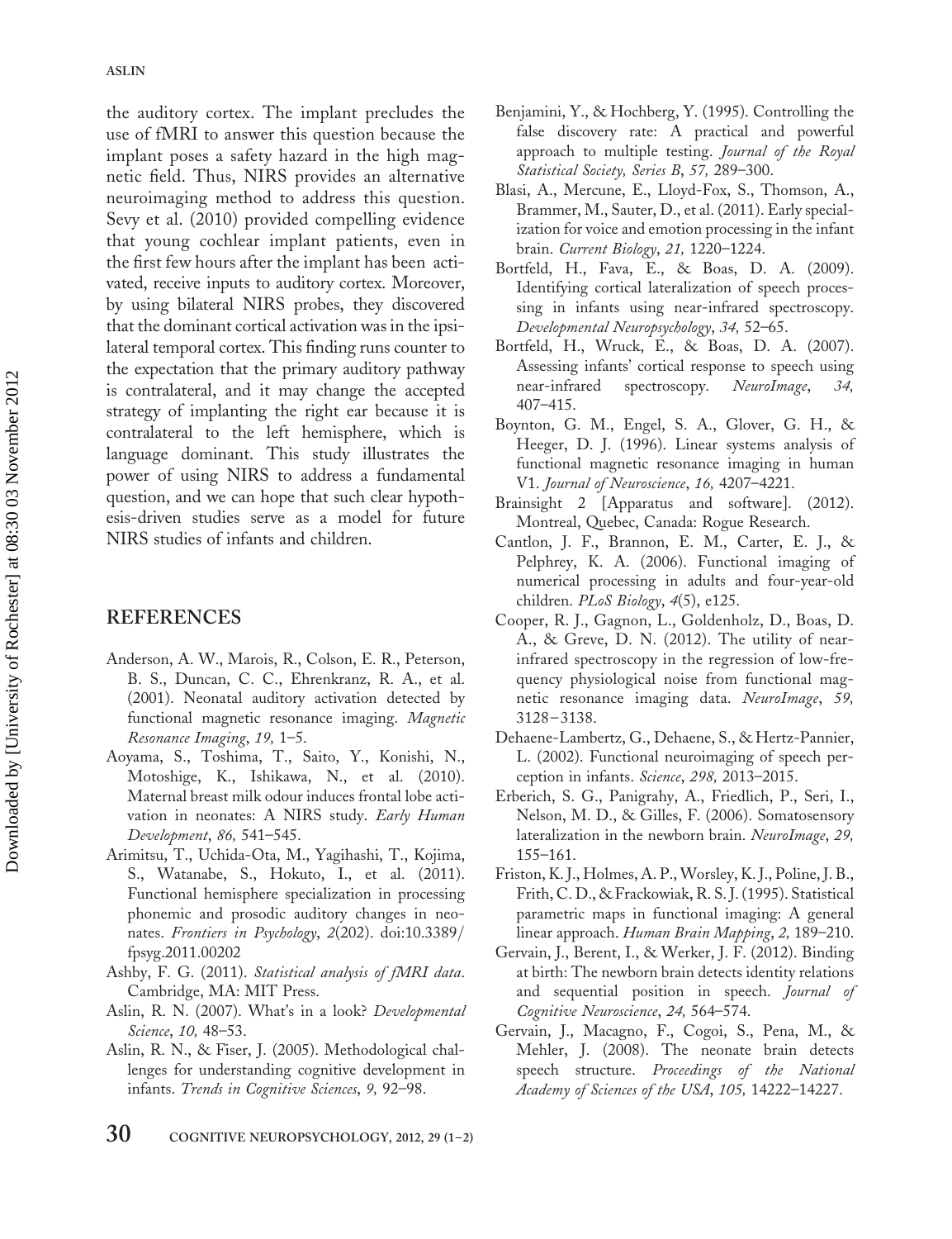- Gervain, J., Mehler, J., Werker, J. F., Nelson, C. A., Csibra, G., Lloyd-Fox, S., et al. (2011). Near-infrared spectroscopy: A report from the McDonnell Infant Methodology Consortium. Developmental Cognitive Neuroscience, 1, 22–46.
- Grossmann, T., Johnson, M. H., Lloyd-Fox, S., Blasi, A., Deligianni, F., Elwell, C., et al. (2008). Proceedings of the Royal Society B, Biological Sciences (Vol. 275, pp. 2803–2811).
- Hespos, S. J., Ferry, A. L., Cannistraci, C., Gore, J., & Park, S. (2009). Optical imaging on human infants. In A. W. Roe (Ed.), Imaging the brain with optical methods (pp. 159–176). New York, NY: Springer.
- Homae, F., Watanabe, H., Nakano, T., Asakawa, K., & Taga, G. (2006). The right hemisphere of sleeping infant perceives sentential prosody. Neuroscience Research, 54, 276–280.
- Homae, F., Watanabe, H., Nakano, T., & Taga, G. (2007). Prosodic processing in the developing brain. Neuroscience Research, 59, 29–39.
- Homae, F., Watanabe, H., Nakano, T., & Taga, G. (2011). Large-scale brain networks underlying language acquisition in early infancy. Frontiers in Psychology, 2(93). doi:10.3389/fpsyg.2011.00093
- Homae, F., Watanabe, H., Otobe, T., Nakano, T., Go, T., Konishi, Y., et al. (2010). Development of global cortical networks in early infancy. Journal of Neuroscience, 30, 4877–4882.
- Hyde, D. C., Boas, D. A., Blair, C., & Carey, S. (2010). Near-infrared spectroscopy shows right parietal specialization for number in pre-verbal infants. NeuroImage, 53, 647–652.
- Jobsis, F. F. (1977). Noninvasive infrared monitoring of cerebral and myocardial oxygen sufficiency and circulatory parameters. Science, 198, 1264-1267.
- Karen, T., Morren, G., Haensse, D., Bauschatz, A. S., Bucher, H. U., & Wolf, M. (2008). Hemodynamic response to visual stimulation in newborn infants using functional near-infrared spectroscopy. Human Brain Mapping, 29, 453–460.
- Karmiloff-Smith, A. (2010). Neuroimaging of the developing brain: Taking "developing" seriously. Human Brain Mapping, 31, 934–941.
- Koh, P. H., Glaser, D. E., Flandin, G., Kiebel, S., Butterworth, B., Maki, A., et al. (2007). Functional optical signal analysis: A software tool for near-infrared spectroscopy data processing incorporating statistical parametric mapping. Journal of Biomedical Optics, 12, 064010.
- Kotilahti, K., Nissila, I., Huotilainen, M., Makela, R., Gavrielides, N., Noponen, T., et al. (2005).

Bilateral hemodynamic responses to auditory stimulation in newborn infants. Neuroreport, 16, 1373–1377.

- Kotilahti, K., Nissila, I., Nasi, T., Lipiainen, L., Naponen, T., Merilainen, P., et al. (2010). Hemodynamic responses to speech and music in newborn infants. Human Brain Mapping, 31, 595–603.
- Kusaka, T., Isobe, K., Miki, T., Ueno, M., Koyano, K., Nakamura, S., et al. (2011). Functional lateralization of sensorimotor cortex in infants measured using multichannel near-infrared spectroscopy. Pediatric Research, 69, 430–435.
- Larson-Prior, L. J., Zempel, J. M., Nolan, T. S., Prior, F. W., Snyder, A. Z., & Raichle, M. E. (2009). Cortical network functional connectivity in the descent to sleep. Proceedings of the National Academy of Sciences, USA, 106, 4489–4494.
- Liao, S. M., Gregg, N. M., White, B. R., Zeff, B. W., Bjerkaas, K. A., Inder, T. E., et al. (2010). Neonatal hemodynamic response to visual cortex activity: High-density near-infrared spectroscopy study. Journal of Biomedical Optics, 15, 026101.
- Lloyd-Fox, S., Blasi, A., & Elwell, C. E. (2010). Illuminating the developing brain: The past, present and future of functional near infrared spectroscopy. Neuroscience and Biobehavioral Reviews, 34, 269–284.
- Lloyd-Fox, S., Blasi, A., Everdell, N., Elwell, C. E., & Johnson, M. H. (2011). Selective cortical mapping of biological motion processing in young infants. Journal of Cognitive Neuroscience, 23, 2521–2532.
- Lloyd-Fox, S., Blasi, A., Volein, A., Everdell, N., Elwell, C. E., & Johnson, M. H. (2009). Social perception in infancy: A near-infrared spectroscopy study. Child Development, 80, 986–999.
- May, L., Byers-Heinlein, K., Gervain, J., & Werker, J. F. (2011). Language and the newborn brain: Does prenatal language experience shape the neonate neural response to speech? Frontiers in Psychology, 2(222). doi:10.3389/fpsyg.2011.00222
- Meek, J. H., Firbank, M., Elwell, C. E., Atkinson, J., Braddick, O., & Wyatt, J. S. (1998). Regional hemodynamic responses to visual stimulation in awake infants. Pediatric Research, 43, 840–843.
- Minagawa-Kawai, Y., Cristia, A., & Dupoux, E. (2011). Cerebral lateralization and early speech acquisition: A developmental scenario. Developmental Cognitive Neuroscience, 1, 217–232.
- Minagawa-Kawai, Y., Cristia, A., Vendelin, I., Cabrol, D., & Dupoux, E. (2011). Assessing signal-driven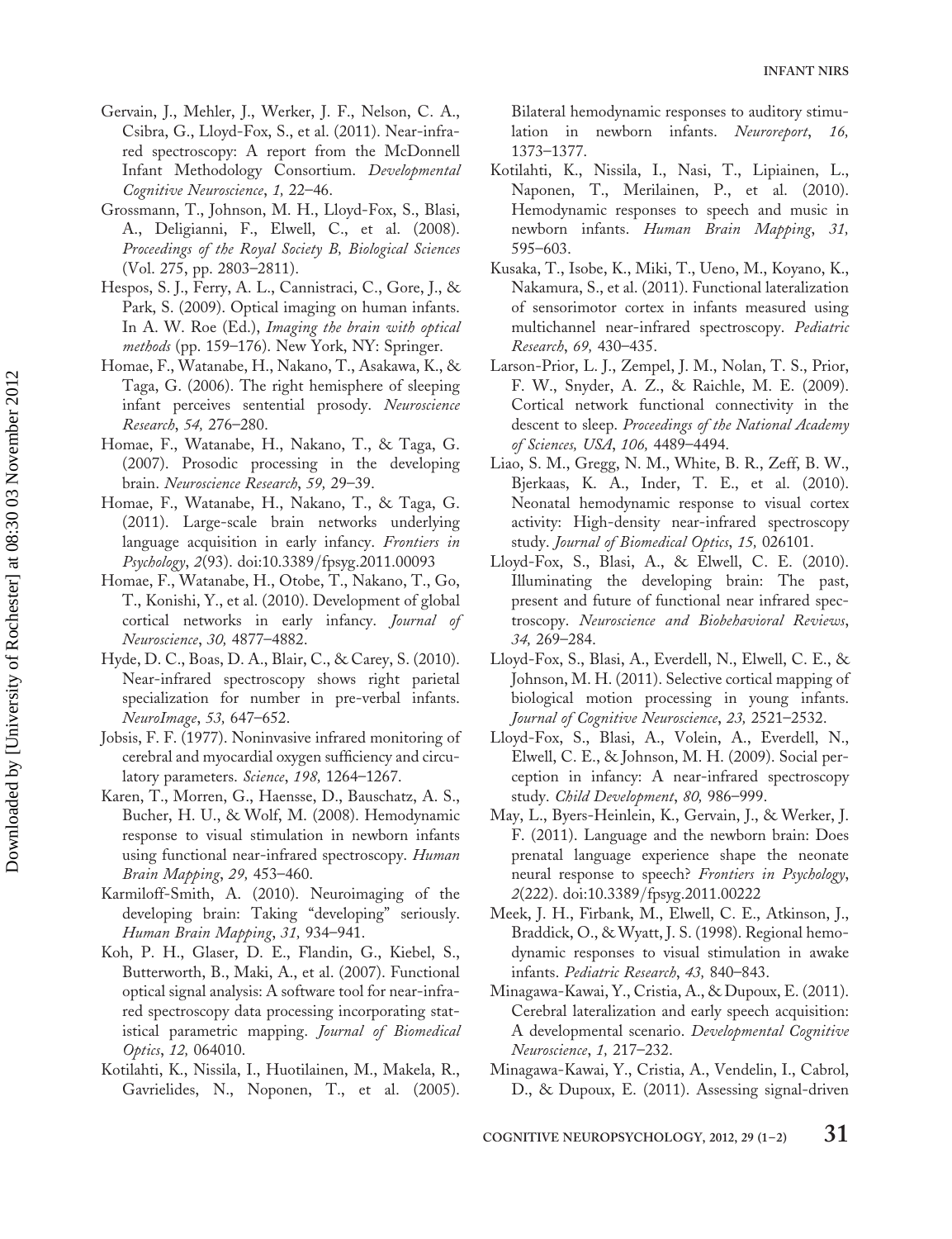mechanisms in neonates: Brain responses to temporally and spectrally different sounds. Frontiers in Psychology, 2(135). doi:10.3389/fpsyg.2011.00135

- Minagawa-Kawai, Y., Matsuoka, S., Dan, I., Naoi, N., Nakamura, K., & Kojima, S. (2009). Prefrontal activation associated with social attachment: Facialemotion recognition in mothers and infants. Cerebral Cortex, 19, 284–292.
- Minagawa-Kawai, Y., Mori, K., Naoi, N., & Kojima, S. (2007). Neural attunement processes in infants during the acquisition of a language-specific phonemic contrast. Journal of Neuroscience, 27, 315–321.
- Minagawa-Kawai, Y., van der Lely, H., Ramus, F., Sato, Y., Mazuka, R., & Dupoux, E. (2011). Optical brain imaging reveals general auditory and languagespecific processing in early infant development. Cerebral Cortex, 21, 254–261.
- Nakano, T., Watanabe, H., Homae, F., & Taga, G. (2009). Prefrontal cortical involvement in young infants' analysis of novelty. Cerebral Cortex, 19, 455–463.
- Obrig, H., Rossi, S., Telkemeyer, S., & Wartenburger, I. (2010). From acoustic segmentation to language processing: Evidence from optical imaging. Frontiers in Neuroenergetics, 2(13). doi:10.3389/ fnene.2010.00013
- Pena, M., Maki, A., Kovacic, D., Dehaene-Lambertz, G., Koizumi, H., Bouquet, F., et al. (2003). Sounds and silence: An optical topography study of language recognition at birth. Proceedings of the National Academy of Sciences of the USA, 100, 11702–11705.
- Peterson, N. R., Pisoni, D. B., & Miyamoto, R. T. (2010). Cochlear implants and spoken language processing abilities: Review and assessment of the literature. Restorative Neurology and Neuroscience, 28, 237–250.
- Plichta, M. M., Heinzel, S., Ehlis, A.-C., Pauli, P., & Fallgatter, A. J. (2007). Model-based analysis of rapid event-related functional near-infrared spectroscopy (NIRS) data: A parametric validation study. NeuroImage, 35, 625–634.
- Raichle, M. E., & Snyder, A. Z. (2007). A default mode of brain function: A brief history of an evolving idea. NeuroImage, 37, 1083–1090.
- Redcay, E., Haist, F., & Courchesne, E. (2008). Functional neuroimaging of speech perception during a pivotal period in language acquisition. Developmental Science, 11, 237–252.
- Saager, R. B., & Berger, A. J. (2005). Direct characterization and removal of interfering absorption trends

in two-layer turbid media. Journal of the Optical Society of America, A, 22, 1874–1882.

- Saager, R. B., & Berger, A. J. (2008). Measurement of layer-like hemodynamic trends in scalp and cortex: Implications for physiological baseline suppression in functional near-infrared spectroscopy. Journal of Biomedical Optics, 13, 034017.
- Saager, R. B., Telleri, N. L., & Berger, A. J. (2011). Two-detector corrected near infrared spectroscopy (C-NIRS) detects hemodynamic activation responses more robustly than single-detector NIRS. NeuroImage, 55, 1679–1685.
- Saito, Y., Kondo, T., Aoyama, S., Fukumoto, R., Konishi, N., Kakamura, K., et al. (2007). The function of the frontal lobe in neonates for response to a prosodic voice. Early Human Development, 83, 225–230.
- Sakatani, K., Chen, S., Lichty, W., Zuo, H., & Wuang, Y. (1999). Cerebral blood oxygenation changes induced by auditory stimulation in newborn infants measured by near-infrared spectroscopy. Early Human Development, 55, 229–236.
- Sato, H., Hirabayashi, Y., Tsubokura, H., Kanai, M., Ashida, T., Konishi, I., et al. (in press). Cerebral hemodynamics in newborn infants exposed to speech sounds: A whole-head optical topography study. Human Brain Mapping, Advance online publication. doi:10.1002/hbm.21350.
- Sato, Y., Sogabe, Y., & Mazuka, R. (2009). Development of hemispheric specialization for lexical pitch-accent in Japanese infants. Journal of Cognitive Neuroscience, 22, 2503–2513.
- Sevy, A., Bortfeld, H., Huppert, T., Beauchamp, M., Tonini, R., & Oghalai, J. (2010). Neuroimaging with near-infrared spectroscopy demonstrates speech-evoked activity in the auditory cortex of deaf children following cochlear implantation. Hearing Research, 270, 39–47.
- Taga, G., & Asakawa, K. (2007). Selectivity and localization of cortical response to auditory and visual stimulation in awake infants aged 2 to 4 months. NeuroImage, 36, 1246–1252.
- Taga, G., Asakawa, K., Maki, A., Konishi, Y., & Koizumi, H. (2003). Brain imaging in awake infants by near-infrared optical topography. Proceedings of the National Academy of Sciences of the USA, 100, 10722–10727.
- Taga, G., Watanabe, H., & Homae, F. (2011). Spatiotemporal properties of cortical haemodynamic response to auditory stimuli in sleeping infants revealed by multi-channel near-infrared